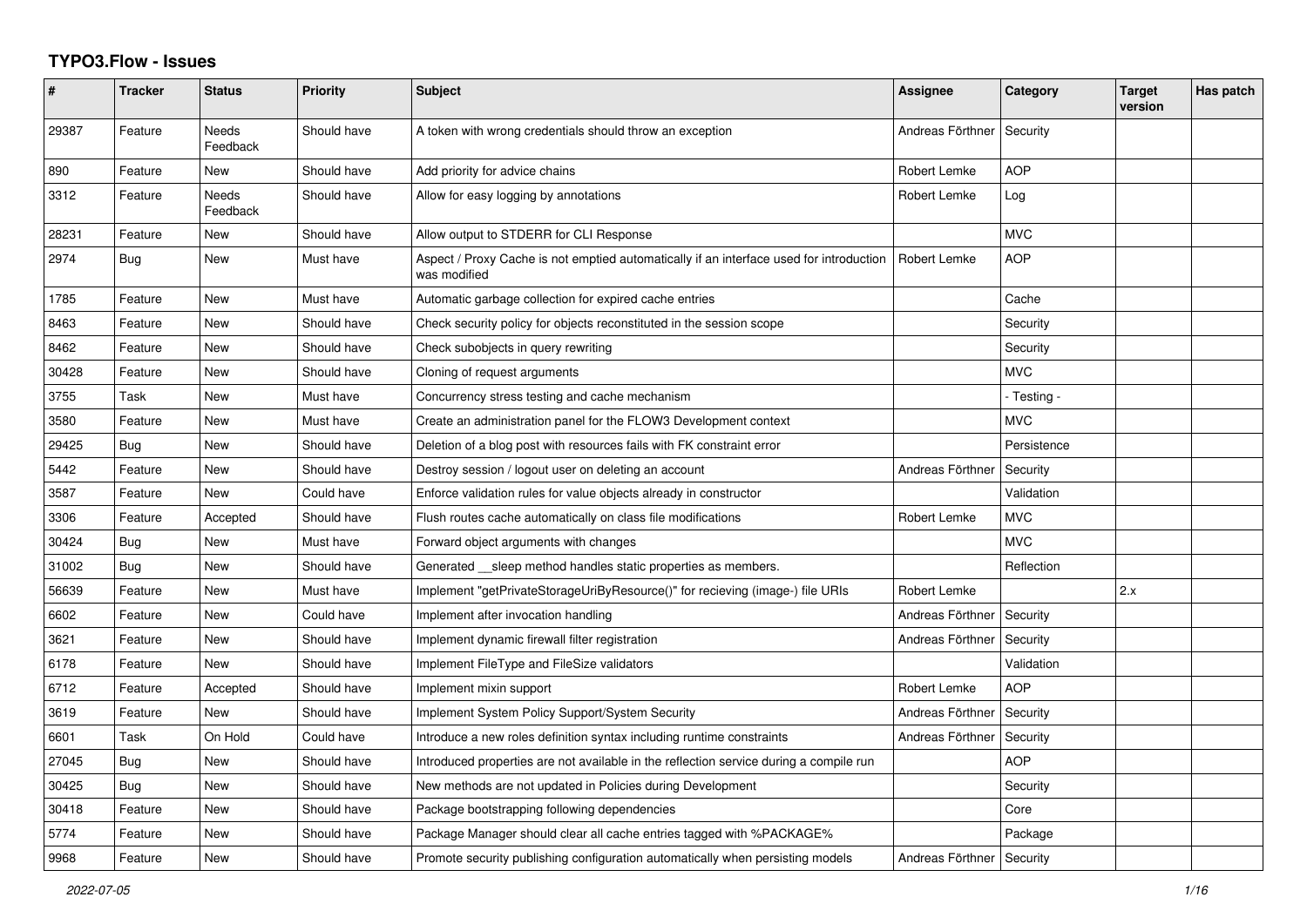| #     | <b>Tracker</b> | <b>Status</b>       | <b>Priority</b> | <b>Subject</b>                                                                                                                                          | Assignee              | Category        | <b>Target</b><br>version | Has patch      |
|-------|----------------|---------------------|-----------------|---------------------------------------------------------------------------------------------------------------------------------------------------------|-----------------------|-----------------|--------------------------|----------------|
| 29202 | Task           | <b>New</b>          | Should have     | Provide a Cherokee Server Configuration for FLOW3                                                                                                       |                       | Documentation - |                          |                |
| 6603  | Feature        | <b>New</b>          | Must have       | Provide a policy management API                                                                                                                         | Andreas Förthner      | Security        |                          |                |
| 29476 | Feature        | <b>New</b>          | Should have     | Provider rendering time and query count for request                                                                                                     |                       |                 |                          |                |
| 9537  | Feature        | <b>New</b>          | Should have     | Query criterions should be able to compare whole objects                                                                                                |                       | Persistence     |                          |                |
| 25907 | Task           | <b>New</b>          | Should have     | Referrer should only contain the URI of the previous request                                                                                            |                       | <b>MVC</b>      |                          |                |
| 26767 | Feature        | <b>New</b>          | Should have     | Reflection method to get a method return type and documentation                                                                                         |                       | Reflection      |                          |                |
| 10678 | <b>Bug</b>     | <b>New</b>          | Must have       | ReflectionService doesn't reflect methods of child classes correctly when they get<br>reflected before their parent class in the initialization process |                       | Reflection      |                          |                |
| 45100 | Feature        | <b>Under Review</b> | Should have     | RequestDispatchingAspect should check if entry point can handle current request                                                                         | Christopher<br>Hlubek |                 |                          |                |
| 62009 | Bug            | <b>New</b>          | Should have     | Rewrite URI Filename could be empty                                                                                                                     |                       |                 |                          |                |
| 8981  | Feature        | <b>New</b>          | Could have      | Security/Performance: Provide Webserver Configuration file for common webservers -<br>do not use .htaccess                                              |                       |                 |                          |                |
| 3728  | Feature        | <b>New</b>          | Should have     | Support arrays of objects as controller arguments                                                                                                       |                       | <b>MVC</b>      |                          |                |
| 3153  | Feature        | <b>New</b>          | Should have     | Support of action based filter rules defined by annotation.                                                                                             |                       | <b>MVC</b>      |                          |                |
| 30258 | Feature        | <b>New</b>          | Should have     | Support optional package dependencies                                                                                                                   |                       |                 |                          |                |
| 4146  | Feature        | Accepted            | Should have     | Support typed parameters for validation                                                                                                                 | Karsten<br>Dambekalns | Validation      |                          |                |
| 3588  | Feature        | Accepted            | Should have     | Support value objects in the Object Factory                                                                                                             | Robert Lemke          | Object          |                          |                |
| 1856  | Feature        | New                 | Should have     | The Package Manager checks dependencies between packages on each activation /<br>deactivation                                                           | Christopher<br>Hlubek | Package         |                          |                |
| 25988 | Bug            | <b>New</b>          | Should have     | Useless proxies are built for some classes                                                                                                              |                       | Object          |                          |                |
| 29405 | <b>Bug</b>     | <b>New</b>          | Must have       | When storing a new entity inside the session, it will be fully serialized instead of just<br>the reference being stored                                 |                       | Session         |                          |                |
| 41727 | <b>Bug</b>     | Accepted            | Should have     | @Flow\Identity and @ORM\InheritanceType("JOINED") can't be used together                                                                                | Karsten<br>Dambekalns |                 |                          | <b>No</b>      |
| 50901 | Feature        | <b>New</b>          | Should have     | @IgnoreValidation also for class fields                                                                                                                 |                       | Validation      |                          | N <sub>o</sub> |
| 39910 | Feature        | Accepted            | Should have     | Ability to query user based on roles                                                                                                                    |                       | Security        |                          | No             |
| 35720 | Bug            | <b>New</b>          | Must have       | Access denied Exception for widget links to actions with a policy                                                                                       |                       | Security        |                          | No.            |
| 28319 | <b>Bug</b>     | Needs<br>Feedback   | Should have     | Access denied will be logged at the wrong location in nested calls                                                                                      |                       | Security        |                          | No             |
| 33055 | <b>Bug</b>     | <b>New</b>          | Must have       | AccessDeniedException instead of WebRedirect                                                                                                            |                       | Security        |                          | <b>No</b>      |
| 38980 | Bug            | New                 | Must have       | ActionController: behavior of required arguments is not consistent                                                                                      |                       | Validation      |                          | No             |
| 39088 | Feature        | <b>New</b>          | Should have     | Add a sgnalslot before compilation                                                                                                                      |                       | Core            |                          | No.            |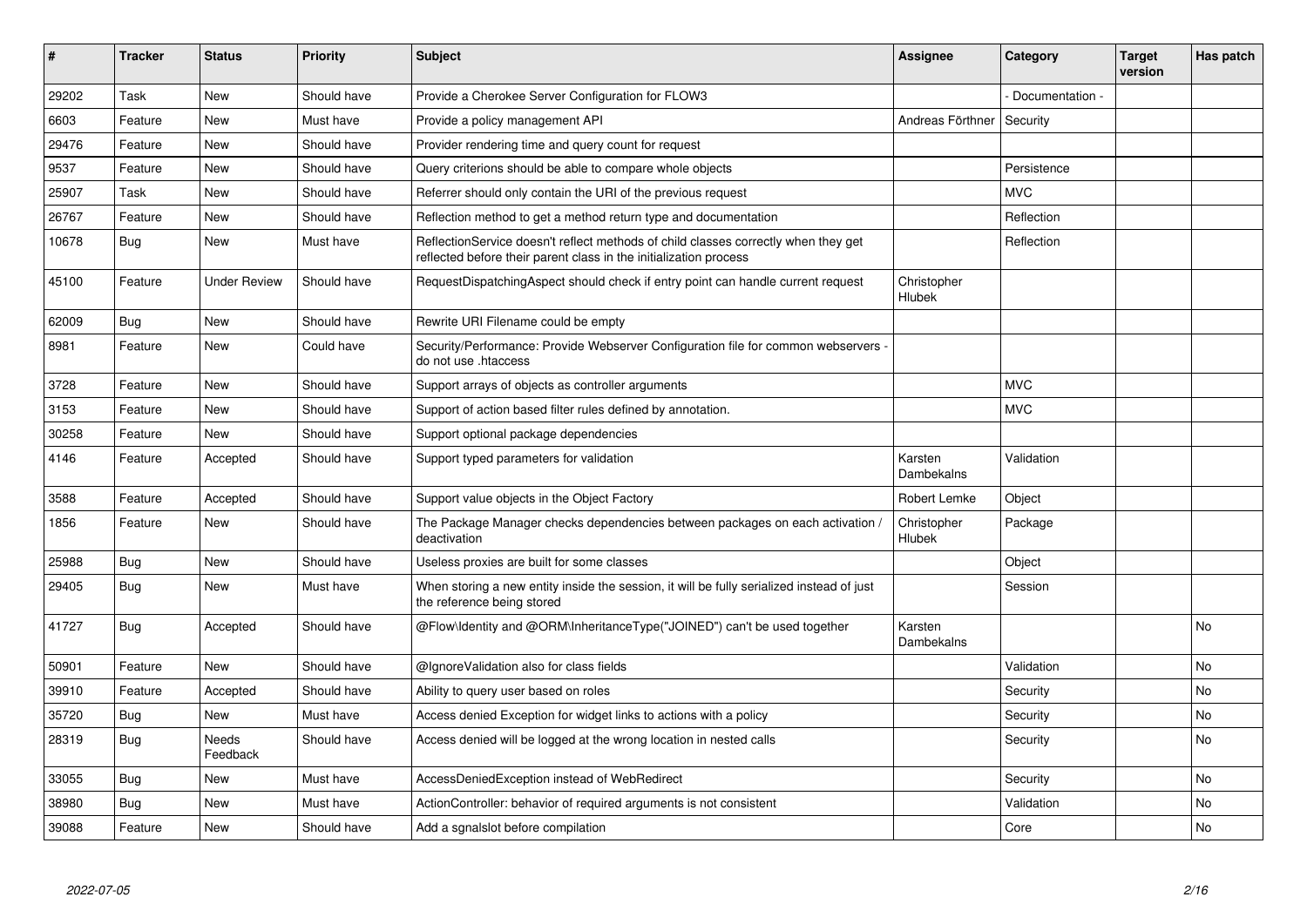| $\sharp$ | <b>Tracker</b> | <b>Status</b>            | <b>Priority</b> | <b>Subject</b>                                                                                     | <b>Assignee</b>        | Category    | <b>Target</b><br>version | Has patch                    |
|----------|----------------|--------------------------|-----------------|----------------------------------------------------------------------------------------------------|------------------------|-------------|--------------------------|------------------------------|
| 40418    | Feature        | Needs<br>Feedback        | Could have      | Add an option to flow3:cache:flush thats keeps user sessions active                                |                        | Session     |                          | <b>No</b>                    |
| 62740    | Bug            | New                      | Should have     | Add check on literal in TypeHandlingUtility::isCollectionType                                      |                        | Utility     |                          | No                           |
| 27379    | <b>Bug</b>     | Needs<br>Feedback        | Must have       | add check to clear the database at tearDown in testing                                             |                        |             |                          | No                           |
| 43082    | Feature        | <b>Needs</b><br>Feedback | Should have     | Add CLI support for scaffolding models, views, controller                                          |                        |             |                          | <b>No</b>                    |
| 37885    | Feature        | New                      | Could have      | Add CLI to show the object-configuration for a FLOW3 object-name                                   | <b>Martin Ficzel</b>   | Cli         |                          | <b>No</b>                    |
| 47404    | Feature        | New                      | Could have      | Add getters and setters methods for introduced properties                                          |                        | <b>AOP</b>  |                          | No                           |
| 26943    | Feature        | Needs<br>Feedback        | Should have     | Add i18n support to domain models                                                                  | Karsten<br>Dambekalns  | 118n        |                          | No                           |
| 50262    | Feature        | New                      | Could have      | Add Keywords to composer Json                                                                      |                        | Package     |                          | <b>No</b>                    |
| 43841    | Feature        | New                      | Should have     | Add package support to validation errors                                                           |                        |             |                          | No                           |
| 27322    | Feature        | On Hold                  | Should have     | Add support for Appserver-in-PHP, which could result in much faster executions.                    | Christopher<br>Hlubek  |             |                          | No                           |
| 59672    | Feature        | <b>Under Review</b>      | Should have     | Add support for Doctrine 2.5 embeddables                                                           | Alexander Berl         | Persistence |                          | <b>No</b>                    |
| 55793    | Feature        | <b>Under Review</b>      | Could have      | Add Support for groupBy                                                                            | Kerstin<br>Huppenbauer | Persistence |                          | No                           |
| 42550    | Task           | <b>Under Review</b>      | Should have     | Add top-level .htaccess to block everything but Web                                                | Karsten<br>Dambekalns  |             |                          | No                           |
| 36955    | Feature        | <b>New</b>               | Should have     | Add type filter to var dump()                                                                      |                        | Error       |                          | <b>No</b>                    |
| 46216    | Feature        | New                      | Should have     | Add wincache cache backend                                                                         |                        | Cache       |                          | <b>No</b>                    |
| 46816    | Feature        | New                      | Should have     | Add xcache cache backend                                                                           |                        | Cache       |                          | No                           |
| 58579    | Feature        | New                      | Should have     | Adding own environment constants to Flow                                                           |                        |             | 2.x                      | No                           |
| 51459    | Feature        | New                      | Should have     | Allow catching of particular exceptions on property mapping                                        |                        | <b>MVC</b>  |                          | No                           |
| 33049    | Feature        | New                      | Could have      | Allow configuration of context without environment variable (needed for IIS)                       |                        | Core        |                          | No                           |
| 57763    | Feature        | New                      | Should have     | Allow controller / package / action as params in<br>\TYPO3\Fluid\ViewHelpers\Form\ButtonViewHelper |                        |             |                          | No                           |
| 45851    | Feature        | Needs<br>Feedback        | Could have      | Allow referencing environment variables in Settings.yaml                                           | Adrian Föder           |             |                          | No                           |
| 47339    | Feature        | Needs<br>Feedback        | Could have      | Allow RequestHandlers to get the current Request injected                                          | Alexander Berl         | Http        |                          | No                           |
| 49050    | Feature        | New                      | Should have     | Allow Subqueries in QueryInterface                                                                 |                        | Persistence |                          | No                           |
| 31500    | <b>Bug</b>     | <b>Under Review</b>      | Must have       | Argument validation for CLI requests is not done                                                   | Karsten<br>Dambekalns  | Validation  |                          | No                           |
| 55954    | Bug            | New                      | Should have     | Associations to ValueObjects should not be cascade all'd                                           |                        |             |                          | $\operatorname{\mathsf{No}}$ |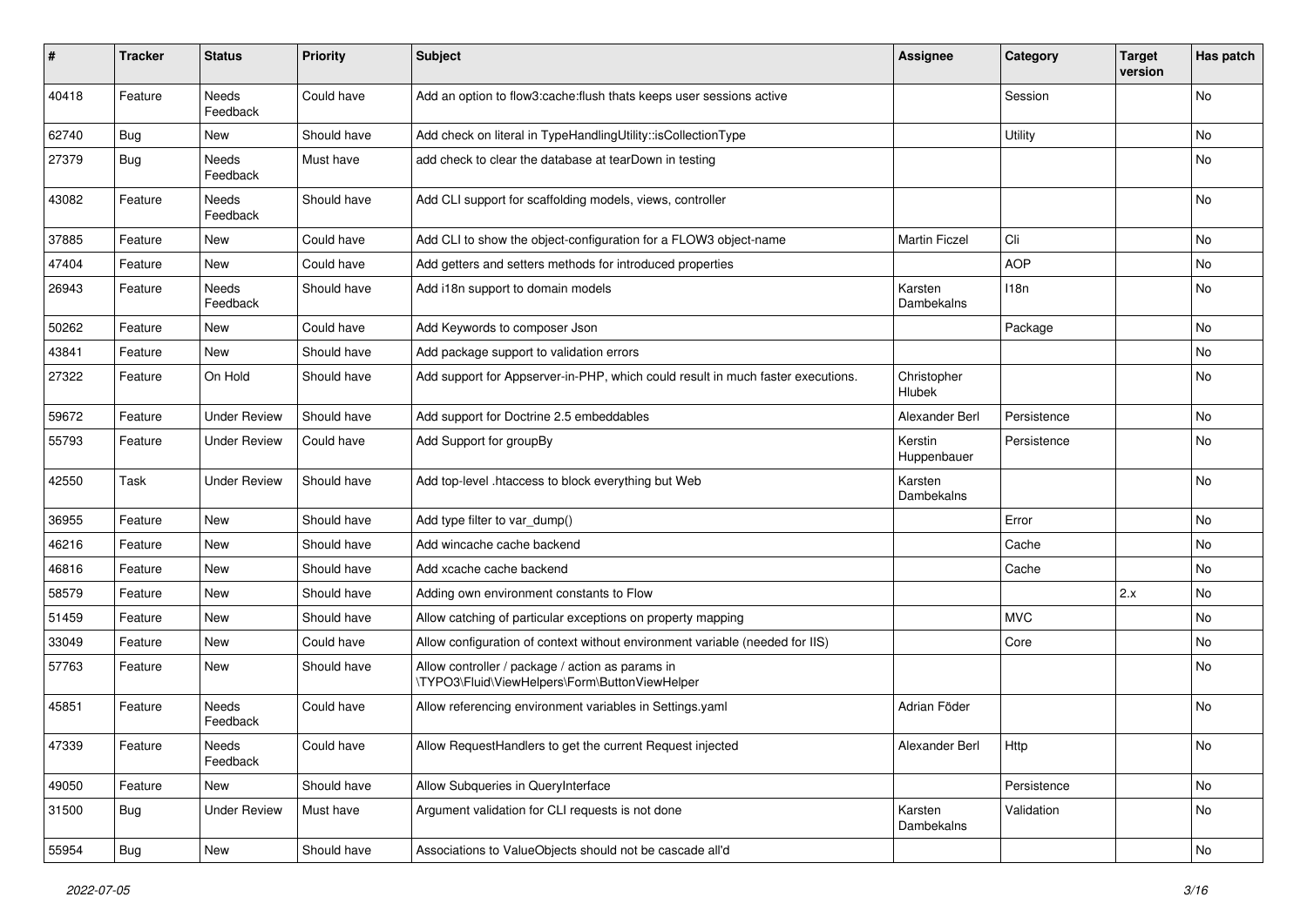| ∦     | <b>Tracker</b> | <b>Status</b>            | <b>Priority</b> | Subject                                                                                            | Assignee                | Category        | <b>Target</b><br>version | Has patch |
|-------|----------------|--------------------------|-----------------|----------------------------------------------------------------------------------------------------|-------------------------|-----------------|--------------------------|-----------|
| 36508 | Bug            | New                      | Should have     | AuthenticationProvider Request Patterns                                                            |                         | Security        |                          | No        |
| 33587 | Feature        | New                      | Should have     | Automatically remove unused Resources                                                              |                         | Resource        |                          | No        |
| 55199 | Feature        | New                      | Should have     | Avoid Buffering of Shell output                                                                    |                         | Cli             |                          | No        |
| 32707 | Bug            | Accepted                 | Must have       | <b>Bad Bad FileBackend</b>                                                                         | Karsten<br>Dambekalns   | Cache           | 2.0.1                    | <b>No</b> |
| 53189 | Bug            | <b>New</b>               | Should have     | Blog tutorial no longer works                                                                      | <b>Philipp Maier</b>    |                 |                          | <b>No</b> |
| 59023 | <b>Bug</b>     | New                      | Should have     | BooleanConverter should not convert empty values to boolean                                        |                         | Property        |                          | No        |
| 50080 | <b>Bug</b>     | Needs<br>Feedback        | Should have     | Broken concept for CLI/Web separation                                                              | Karsten<br>Dambekalns   | Core            |                          | <b>No</b> |
| 54446 | <b>Bug</b>     | New                      | Should have     | Cache filebackend 'include once'                                                                   |                         | Cache           |                          | <b>No</b> |
| 42520 | <b>Bug</b>     | New                      | Must have       | Cache must be flushed globally for package state changes                                           |                         | Core            |                          | No        |
| 58744 | <b>Bug</b>     | <b>New</b>               | Should have     | Can not split configuration in settings.yaml                                                       |                         |                 |                          | No        |
| 52430 | <b>Bug</b>     | New                      | Should have     | Cannot convert from UUID to auto-increment ID                                                      |                         |                 |                          | No        |
| 28016 | Bug            | <b>Needs</b><br>Feedback | Should have     | Cascade remove of cleared ArrayCollection                                                          | Karsten<br>Dambekalns   | Persistence     |                          | <b>No</b> |
| 41900 | Feature        | Accepted                 | Should have     | Check for duplicate PSR-0 autoload namespaces                                                      | Christian Jul<br>Jensen | Package         |                          | <b>No</b> |
| 30933 | Feature        | Needs<br>Feedback        | Should have     | Check for unique constraints on add()                                                              | Karsten<br>Dambekalns   | Persistence     |                          | <b>No</b> |
| 41414 | Task           | Needs<br>Feedback        | Should have     | Check packageKey naming / file structure below Packages/Vendor                                     |                         | Package         |                          | <b>No</b> |
| 52909 | <b>Bug</b>     | New                      | Should have     | Class Loader fallback to non-proxy hides fatal errors                                              |                         | Core            |                          | No        |
| 53533 | Bug            | New                      | Should have     | Class reflection assumes reverse PSR-0, can lead to fail in autoloader                             |                         | Reflection      |                          | No        |
| 58622 | Feature        | New                      | Must have       | Clearer Exception: Array to string conversion                                                      |                         | Core            |                          | No        |
| 48167 | Feature        | Accepted                 | Should have     | Command line account and role browsing                                                             | Adrian Föder            | Security        |                          | No        |
| 51809 | <b>Bug</b>     | <b>Under Review</b>      | Must have       | Commit "[BUGFIX] Published resources don't support symlinks" produces an fatal<br>error on Windows | Adrian Föder            | Core            | 2.0.1                    | No        |
| 27561 | Task           | Accepted                 | Could have      | Complete documentation                                                                             |                         | Documentation - |                          | <b>No</b> |
| 43621 | Bug            | <b>Under Review</b>      | Must have       | Composer installer overwrites Settings.yaml.example                                                | Karsten<br>Dambekalns   |                 |                          | No        |
| 46910 | Feature        | New                      | Should have     | Composer integration - PackageStates.php                                                           |                         |                 |                          | No        |
| 57437 | Bug            | New                      | Should have     | Composer package replacement is not supported                                                      |                         | Package         |                          | No        |
| 59442 | <b>Bug</b>     | <b>Under Review</b>      | Should have     | Composite primary keys including foreign entity don't work                                         |                         | Persistence     |                          | No        |
| 29972 | Feature        | <b>Under Review</b>      | Should have     | Configurable Redirects                                                                             | Tim Kandel              | MVC - Routing   |                          | No        |
| 33710 | Feature        | New                      | Should have     | Configuration based on Domain                                                                      |                         |                 |                          | No        |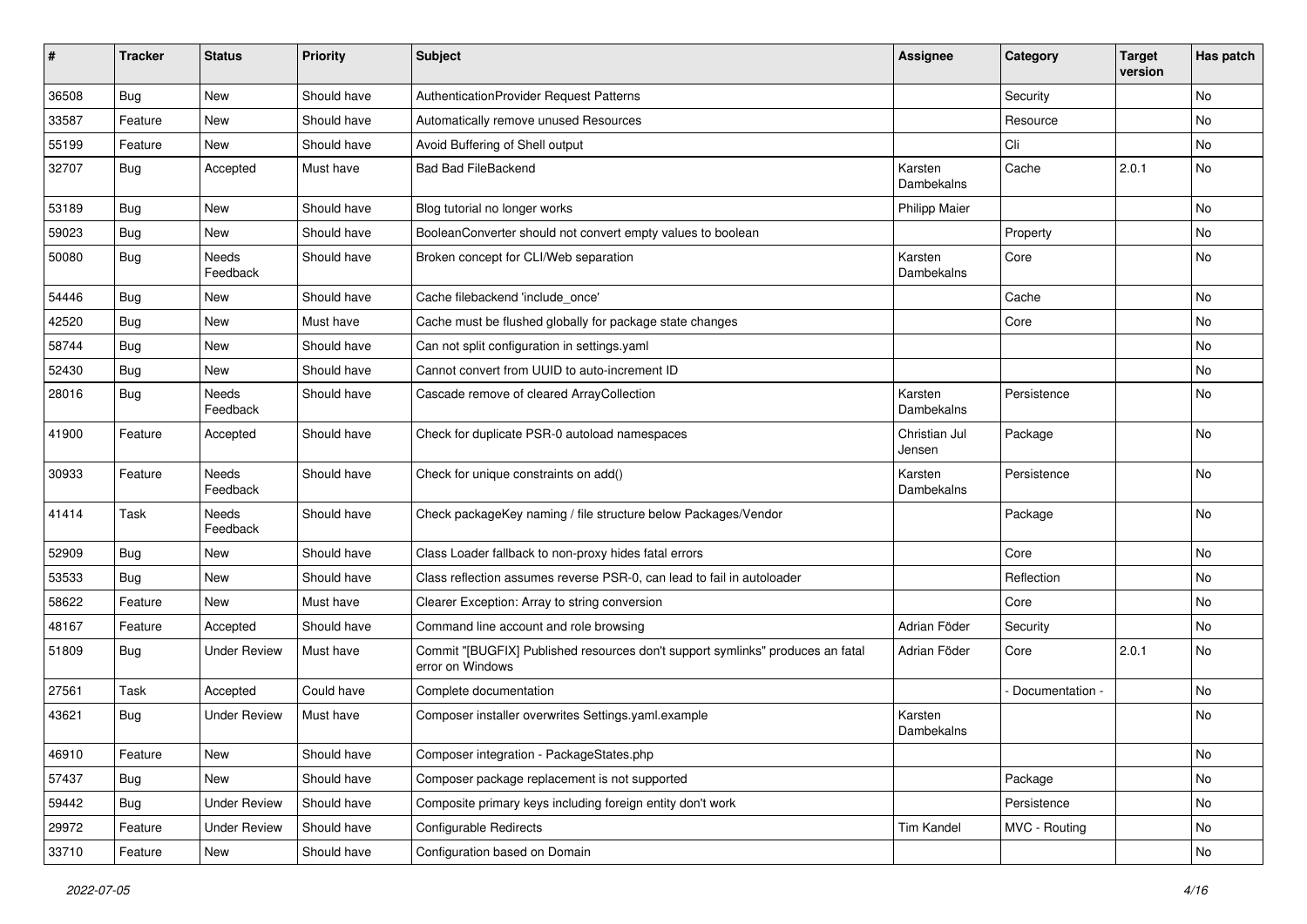| #     | <b>Tracker</b> | <b>Status</b>       | <b>Priority</b> | <b>Subject</b>                                                                                       | <b>Assignee</b>       | Category    | <b>Target</b><br>version | Has patch |
|-------|----------------|---------------------|-----------------|------------------------------------------------------------------------------------------------------|-----------------------|-------------|--------------------------|-----------|
| 48898 | Bug            | New                 | Must have       | configuration for roles fails if one of Policy yaml files contain empty "roles array"                | Christian Müller      | Security    | 2.0.1                    | <b>No</b> |
| 53224 | Bug            | New                 | Should have     | Constructor in subclass breaks call chain leading to missing identifier / uuid                       |                       | Object      |                          | No        |
| 31210 | Bug            | New                 | Must have       | constructor of proxy class not compatible with interfaces defening a constructor                     |                       | Object      |                          | No        |
| 42606 | Bug            | New                 | Must have       | Content Security with nested objects                                                                 |                       | Security    |                          | No        |
| 57541 | <b>Bug</b>     | <b>Under Review</b> | Must have       | Content Security: operands work intrinsically differently in Rewrite and Manual check                |                       | Security    |                          | No        |
| 42601 | <b>Bug</b>     | <b>Under Review</b> | Must have       | Content Security: QOM rewriting is omitted if used in certain cases in an Action<br>Controller       | Robert Lemke          | Security    | 2.0.1                    | <b>No</b> |
| 33937 | Feature        | Accepted            | Should have     | Convenience method to resolve public "resource://" paths                                             | Karsten<br>Dambekalns | Resource    |                          | <b>No</b> |
| 56573 | Bug            | New                 | Should have     | Converting by Flow\Identity                                                                          |                       | Persistence |                          | No        |
| 41148 | Bug            | New                 | Must have       | Converting of ValueObjects                                                                           |                       |             |                          | No        |
| 47073 | Bug            | New                 | Must have       | Cookie causes Error after Update                                                                     |                       | Http        |                          | No        |
| 65684 | Bug            | New                 | Should have     | Could not acquire lock for ClassLoader cache creation                                                | Sebastian Heuer       |             |                          | No        |
| 27798 | Bug            | Accepted            | Must have       | CSRF protection not working for forms in a plugin                                                    |                       | Security    | 2.0.1                    | No        |
| 46066 | <b>Bug</b>     | New                 | Should have     | Currency formatter uses wrong format for ISO 4217 currency codes                                     |                       | 118n        |                          | No        |
| 51286 | Task           | New                 | Should have     | Custom error views should introduce a controller context somehow                                     |                       |             |                          | No        |
| 49806 | Task           | Accepted            | Should have     | Date formatting should care about the time zone                                                      | Adrian Föder          | 118n        |                          | No        |
| 26986 | Feature        | Accepted            | Should have     | Debug toolbar                                                                                        | Christian Müller      |             |                          | No        |
| 44712 | Task           | Accepted            | Should have     | Decouple Argument-Building in the HTTP-Request-Constructor                                           |                       | Http        |                          | No        |
| 51312 | <b>Bug</b>     | New                 | Should have     | Default php error handler generates warning (when loading<br>TYPO3\Flow\Error\Exception class)       |                       | Core        | 2.0                      | No        |
| 48430 | <b>Bug</b>     | New                 | Should have     | Default validator-messages are not correctly formatted                                               |                       |             |                          | <b>No</b> |
| 44244 | Bug            | New                 | Should have     | defaultOrderings aren't applied on related objects                                                   |                       | Persistence |                          | No        |
| 35831 | <b>Bug</b>     | New                 | Must have       | Deleting or unpublishing of a resource deletes all published symlinks<br>(Web/ Resources/Persistent) |                       |             |                          | No        |
| 45611 | <b>Bug</b>     | <b>New</b>          | Could have      | Destruction of session after logout should be configurable                                           |                       | Security    |                          | <b>No</b> |
| 46823 | Task           | Accepted            | Should have     | Detect APC and APCu correctly                                                                        |                       | Cache       |                          | No        |
| 30890 | Feature        | Accepted            | Should have     | Developer Toolbar                                                                                    | Christian Müller      | <b>MVC</b>  |                          | No        |
| 46425 | Task           | <b>Under Review</b> | Should have     | DI proxy classes use raw reflection instead of RelfectionService                                     | Christian Müller      | Core        | 2.0.1                    | No.       |
| 55831 | Feature        | New                 | Should have     | Different scenarios for session settings                                                             |                       |             |                          | No        |
| 54146 | <b>Bug</b>     | New                 | Should have     | Different sorting of arguments in ACL Patterns doesnt work                                           | Christian Müller      | Security    |                          | No        |
| 58408 | Task           | New                 | Should have     | Disable manualy persisting                                                                           |                       |             |                          | No        |
| 37354 | <b>Bug</b>     | Accepted            | Should have     | Do not apply generateValueHash() and generateUuid() if custom identifier is used                     | Karsten<br>Dambekalns | Persistence |                          | No        |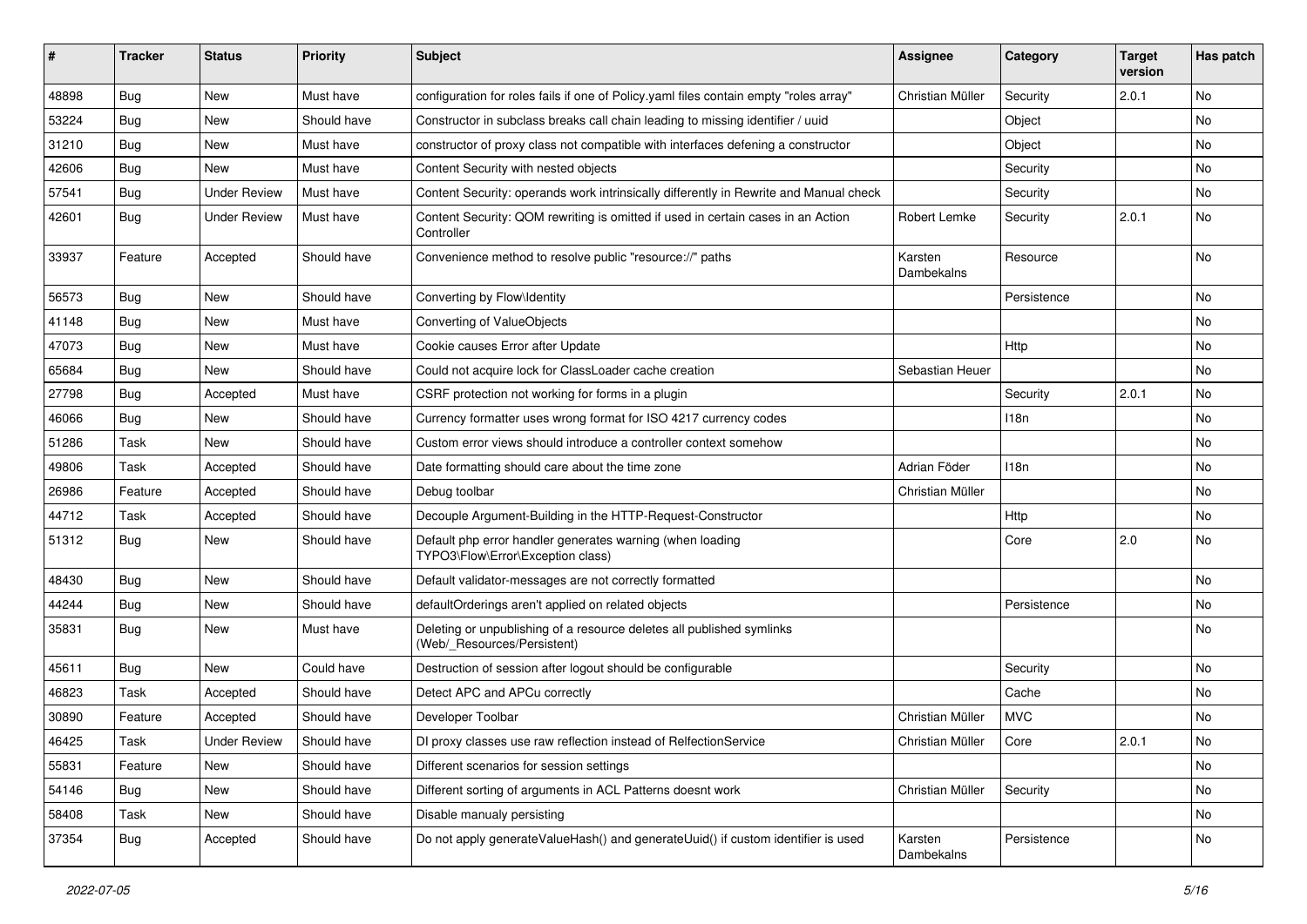| #     | <b>Tracker</b> | <b>Status</b>       | <b>Priority</b> | <b>Subject</b>                                                                                               | <b>Assignee</b>       | Category                    | <b>Target</b><br>version | Has patch |
|-------|----------------|---------------------|-----------------|--------------------------------------------------------------------------------------------------------------|-----------------------|-----------------------------|--------------------------|-----------|
| 51188 | Bug            | <b>New</b>          | Should have     | Doctrine does not respect AOP-injected properties                                                            |                       | Persistence                 |                          | <b>No</b> |
| 51489 | Bug            | New                 | - undefined --  | Doctrine\Common\Annotations\AnnotationException thrown in file<br>AnnotationException.php                    |                       | Annotations                 |                          | No        |
| 42465 | Task           | <b>New</b>          | Should have     | Document i18n settings                                                                                       |                       | Documentation               | 2.0.1                    | <b>No</b> |
| 44148 | Bug            | New                 | Should have     | Documentation for executeCommand() needs clarification                                                       |                       |                             | 2.0.1                    | No        |
| 40802 | Bug            | Accepted            | Should have     | Documentation mistake (authentication)                                                                       | Karsten<br>Dambekalns | Documentation -             | 1.1.1                    | No        |
| 35030 | Feature        | <b>Under Review</b> | Should have     | Dynamic locale detection                                                                                     | Karsten<br>Dambekalns | 118n                        |                          | <b>No</b> |
| 49025 | Task           | <b>Under Review</b> | Could have      | Dynamic locale detection / determination                                                                     | Adrian Föder          | 118 <sub>n</sub>            | 2.1                      | <b>No</b> |
| 37212 | Feature        | Accepted            | Must have       | Edge Side Includes (ESI)                                                                                     | Robert Lemke          | Http                        |                          | No        |
| 46716 | Bug            | <b>New</b>          | Must have       | Empty class names in DependencyInjection proxy code when using Caches /<br>Factory-created dependencies      |                       | Object                      | 2.0.1                    | No        |
| 55870 | Feature        | <b>New</b>          | Must have       | Enhance f:form.textfield or add a f:form.datefield VH with enhanced validation and<br>propertymapping        | Christian Müller      |                             |                          | <b>No</b> |
| 53177 | Feature        | New                 | Should have     | entity resource policy value support for `this`                                                              |                       | Security                    |                          | <b>No</b> |
| 47236 | Bug            | Needs<br>Feedback   | Should have     | Error at offset 6279 of 6338                                                                                 |                       |                             |                          | No        |
| 43967 | Bug            | New                 | Should have     | Error in evaluating orphanRemoval in Flow Annotation driver                                                  |                       | Persistence                 |                          | No        |
| 48873 | Bug            | New                 | Should have     | Error when calling resourceManager->deleteResource on unpublished Resource                                   |                       | - Error Handler<br>Report - |                          | No        |
| 37831 | Task           | <b>New</b>          | Could have      | Evaluate using PHP 5.4's internal web server for Functional Testing                                          |                       | - Testing -                 |                          | <b>No</b> |
| 45640 | Bug            | New                 | Could have      | Every relation is set to cascade=all if the related entity is no aggregate root                              |                       | Persistence                 |                          | No        |
| 40410 | <b>Bug</b>     | Needs<br>Feedback   | Should have     | Exception when using Apc, Memcached of Redis cache backend for reflection status<br>and object configuration | Karsten<br>Dambekalns | Cache                       |                          | No        |
| 33024 | Bug            | Accepted            | Must have       | Exception when validating a float in a Model with the Number validator                                       | Karsten<br>Dambekalns | 118n                        |                          | No        |
| 52945 | Bug            | New                 | Should have     | Excluded classes should only be excluded from reflection but still autoloaded                                |                       |                             |                          | No        |
| 32607 | Feature        | Needs<br>Feedback   | Should have     | Export localized strings for JS consumption                                                                  | Karsten<br>Dambekalns | 118n                        |                          | No        |
| 55306 | Bug            | <b>Under Review</b> | Should have     | Filenames should not exceed 255 characters                                                                   | Christian Müller      |                             |                          | No        |
| 43192 | Bug            | Accepted            | Should have     | findByIdentifier() for non-persisted objects not working for custom identifier properties                    | Karsten<br>Dambekalns | Persistence                 |                          | No        |
| 36510 | Feature        | New                 | Should have     | <b>Firewall Redirect?</b>                                                                                    |                       |                             |                          | No        |
| 58975 | <b>Bug</b>     | New                 | Must have       | Fix command for Linux in Qucikstart documentation                                                            |                       | Documentation -             |                          | No        |
| 56856 | <b>Bug</b>     | <b>Under Review</b> | Must have       | Fix StandardView Template                                                                                    |                       |                             |                          | No        |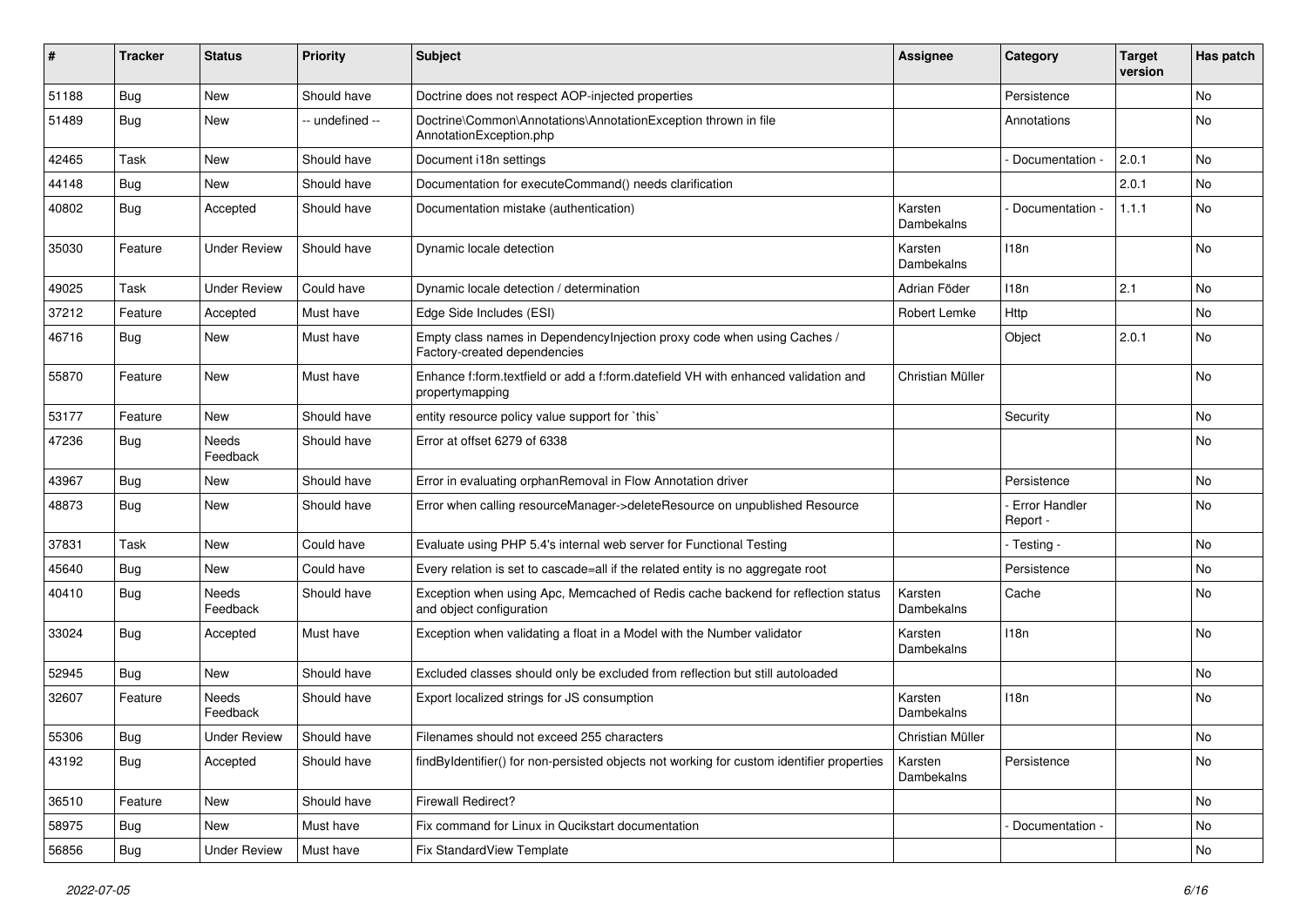| #     | <b>Tracker</b>   | <b>Status</b>       | <b>Priority</b> | <b>Subject</b>                                                                                | Assignee              | Category          | <b>Target</b><br>version | Has patch |
|-------|------------------|---------------------|-----------------|-----------------------------------------------------------------------------------------------|-----------------------|-------------------|--------------------------|-----------|
| 59366 | Bug              | <b>Under Review</b> | Should have     | fix* lifecycle callbacks should not be registered for unproxied entities                      |                       | Persistence       |                          | No        |
| 55937 | Bug              | New                 | Must have       | FlashMessage queue is lost                                                                    |                       | Session           |                          | No        |
| 56544 | <b>Bug</b>       | New                 | Must have       | FLOW Exception on tar package inclusion via composer                                          |                       | Core              |                          | No        |
| 32574 | <b>Bug</b>       | Accepted            | Should have     | FLOW3 enters fork bombs when using cgi-fcgi vs cli                                            | Karsten<br>Dambekalns | Core              |                          | No        |
| 58193 | <b>Bug</b>       | <b>Under Review</b> | Should have     | Forward-port changelogs to master branch                                                      | Karsten<br>Dambekalns |                   |                          | No        |
| 47487 | <b>Bug</b>       | New                 | Should have     | Functional test classes in package without classes are not compiled                           |                       | Core              | 2.0.1                    | No        |
| 37352 | <b>Bug</b>       | <b>Under Review</b> | Must have       | generateValueHash() should use getIdentifierByObject()                                        | Karsten<br>Dambekalns | Persistence       |                          | No        |
| 46010 | <b>Bug</b>       | <b>New</b>          | Should have     | Generating a DiscriminatorMap with base class in different namespace does not work            |                       | Persistence       |                          | No        |
| 47429 | <b>Bug</b>       | <b>New</b>          | Should have     | Global policy files no longer allowed                                                         |                       | Security          |                          | No        |
| 56602 | Major<br>Feature | New                 | Should have     | Handling Of Multi Identity Entities                                                           |                       | Persistence       |                          | No        |
| 58184 | Major<br>Feature | <b>New</b>          | Should have     | HTTP request argument building for different use cases                                        |                       | Http              |                          | No        |
| 36495 | <b>Bug</b>       | <b>New</b>          | Should have     | HTTP Response is sent before persistence preventing Exceptions to be displayed on<br>redirect |                       | Persistence       |                          | <b>No</b> |
| 28136 | Feature          | <b>New</b>          | Should have     | HTTP Semantics for Transactions and more                                                      |                       | Persistence       |                          | <b>No</b> |
| 51763 | Bug              | New                 | Should have     | HttpRequest always returns content of the current request                                     |                       | Http              |                          | No        |
| 59084 | <b>Bug</b>       | New                 | Should have     | if 403 Exception show reason                                                                  |                       |                   |                          | No        |
| 41533 | <b>Bug</b>       | Needs<br>Feedback   | Should have     | Ignored object-validation in editAction when redirecting back from updateAction               |                       |                   |                          | No        |
| 48596 | Bug              | <b>Under Review</b> | Should have     | Ignored Tags configuration should be easier to configure from packages                        | Alexander Berl        | Configuration     |                          | No        |
| 32105 | <b>Bug</b>       | New                 | Must have       | IgnoreValidation ignored if ACL is set for this controller action                             |                       | Security          |                          | No.       |
| 38065 | Feature          | New                 | Must have       | Implement content security for DQL queries                                                    | Andreas Förthner      | Security          |                          | No        |
| 35709 | Task             | New                 | Should have     | Implement global Command aliases                                                              |                       | Cli               |                          | No        |
| 32985 | Feature          | New                 | Should have     | Implement Processing Rules when merging numerically-indexed arrays                            |                       | Utility           |                          | No        |
| 33258 | Major<br>Feature | Accepted            | Should have     | Implement support for Assetic                                                                 |                       |                   |                          | No        |
| 3585  | Major<br>Feature | New                 | Should have     | Implement support for value objects                                                           |                       |                   |                          | No        |
| 46063 | Feature          | New                 | Should have     | Implement username password provider with "remember me" persistent cookie                     | Christopher<br>Hlubek | Security          |                          | No        |
| 47950 | <b>Bug</b>       | New                 | Should have     | import of remote resources                                                                    |                       | Resource          | 2.0.1                    | No        |
| 46120 | Bug              | New                 | Must have       | Important step missing in the installation chapter                                            |                       | - Documentation - |                          | No        |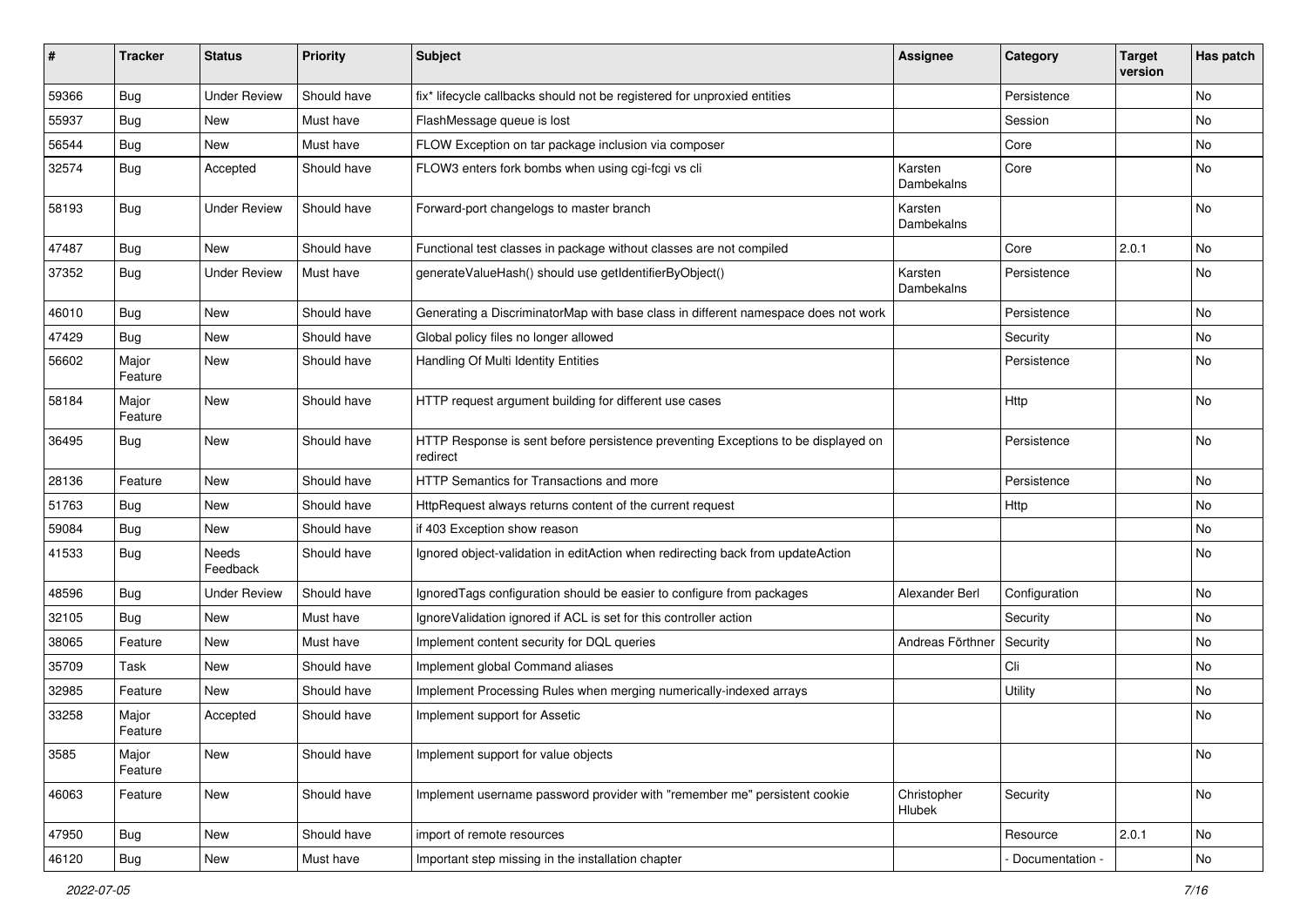| #     | <b>Tracker</b> | <b>Status</b>       | <b>Priority</b> | <b>Subject</b>                                                                                        | Assignee                | Category      | <b>Target</b><br>version | Has patch |
|-------|----------------|---------------------|-----------------|-------------------------------------------------------------------------------------------------------|-------------------------|---------------|--------------------------|-----------|
| 50382 | Task           | New                 | Should have     | Impossible to use arguments in CLI that are added by overriding<br>initializeCommandMethodArguments() |                         | Command       |                          | No        |
| 41832 | Task           | New                 | Should have     | Improve error handling for incompatible packages                                                      | Christian Jul<br>Jensen | Package       |                          | <b>No</b> |
| 46009 | Task           | New                 | Should have     | Improve error message for missing class in Flow annotation driver                                     |                         | Persistence   |                          | No        |
| 36840 | Task           | Accepted            | Should have     | Improve exception for wrong locales                                                                   | Karsten<br>Dambekalns   | 118n          |                          | No        |
| 58773 | Bug            | Accepted            | Should have     | Improve NoMatchingRouteException                                                                      | Bastian<br>Waidelich    | MVC - Routing |                          | No        |
| 35970 | Task           | New                 | Should have     | Improve performance of Utility/Arrays::integerExplode by using array_map                              |                         |               |                          | No        |
| 51530 | Task           | New                 | Should have     | Improve speed of Files::readDirectoryRecursively using RecursiveDirectoryIterator?                    |                         |               |                          | No        |
| 43541 | Bug            | New                 | Should have     | Incomplete classes path detection for PSR-0                                                           |                         | Core          | 2.0.1                    | No        |
| 37372 | Feature        | Accepted            | Should have     | Inheritance in ORM should be configured automatically                                                 | Karsten<br>Dambekalns   | Persistence   |                          | <b>No</b> |
| 37571 | Bug            | <b>New</b>          | Must have       | Inherited proxies fail when implementing __clone                                                      |                         | <b>AOP</b>    |                          | <b>No</b> |
| 58494 | <b>Bug</b>     | Needs<br>Feedback   | Must have       | Inifinite redirects if index.php presents in URI                                                      | Bastian<br>Waidelich    | MVC - Routing |                          | No        |
| 41807 | Task           | <b>Under Review</b> | Should have     | Initialize the eventmanager in the EntityManagerInterface                                             |                         | Persistence   |                          | No        |
| 27088 | Bug            | On Hold             | Should have     | initializeObject() is called too early when reconstructing entities                                   |                         | Object        |                          | No        |
| 33293 | Bug            | New                 | Should have     | Injection to private variable results in injection of the the wrong class                             |                         |               |                          | No        |
| 57450 | <b>Bug</b>     | New                 | Should have     | International E-Mail addresses (umlauts, etc.) are not validated correctly                            |                         | Validation    |                          | No        |
| 48409 | Feature        | New                 | Could have      | Introduce new Annotation "Slot" for wiring signal and slots                                           |                         | SignalSlot    |                          | No        |
| 57815 | <b>Bug</b>     | New                 | Should have     | Invalid resources are saved in the persistent resources folder                                        |                         | Resource      |                          | No        |
| 35083 | <b>Bug</b>     | New                 | Should have     | involving SecurityContext in Widget's __wakeup situation leads to an exception                        |                         | Object        |                          | No        |
| 54037 | Feature        | <b>Under Review</b> | Should have     | JsonView accepts encoding options                                                                     |                         | <b>MVC</b>    |                          | No        |
| 48532 | Bug            | <b>Under Review</b> | Should have     | JsonView Configuration behaves differently for arrays and objects                                     | Alexander Berl          | <b>MVC</b>    |                          | No        |
| 34404 | <b>Bug</b>     | New                 | Should have     | JsonView transformObject does not respect descendAll configuration                                    |                         |               |                          | No        |
| 50869 | <b>Bug</b>     | New                 | Could have      | key() invoked on object                                                                               |                         |               |                          | No        |
| 32294 | Feature        | New                 | Should have     | Lazy initialization of loggers                                                                        |                         |               |                          | No        |
| 9861  | Feature        | Needs<br>Feedback   | Should have     | Leave logging up and running as long as possible                                                      |                         | Log           |                          | No        |
| 35783 | Feature        | New                 | Should have     | Lifecycle method after property mapping                                                               |                         | Object        |                          | No        |
| 60095 | Feature        | <b>Under Review</b> | Should have     | LockManager's LockHoldingStackPage should be configurable                                             |                         | Configuration |                          | No        |
| 46097 | Bug            | New                 | Must have       | Logged in user gets session of an other logged in user                                                | Robert Lemke            | Session       |                          | No        |
| 44563 | Feature        | New                 | Should have     | Logged in users via HTTP Basic always get re-authenticated                                            |                         | Security      |                          | No        |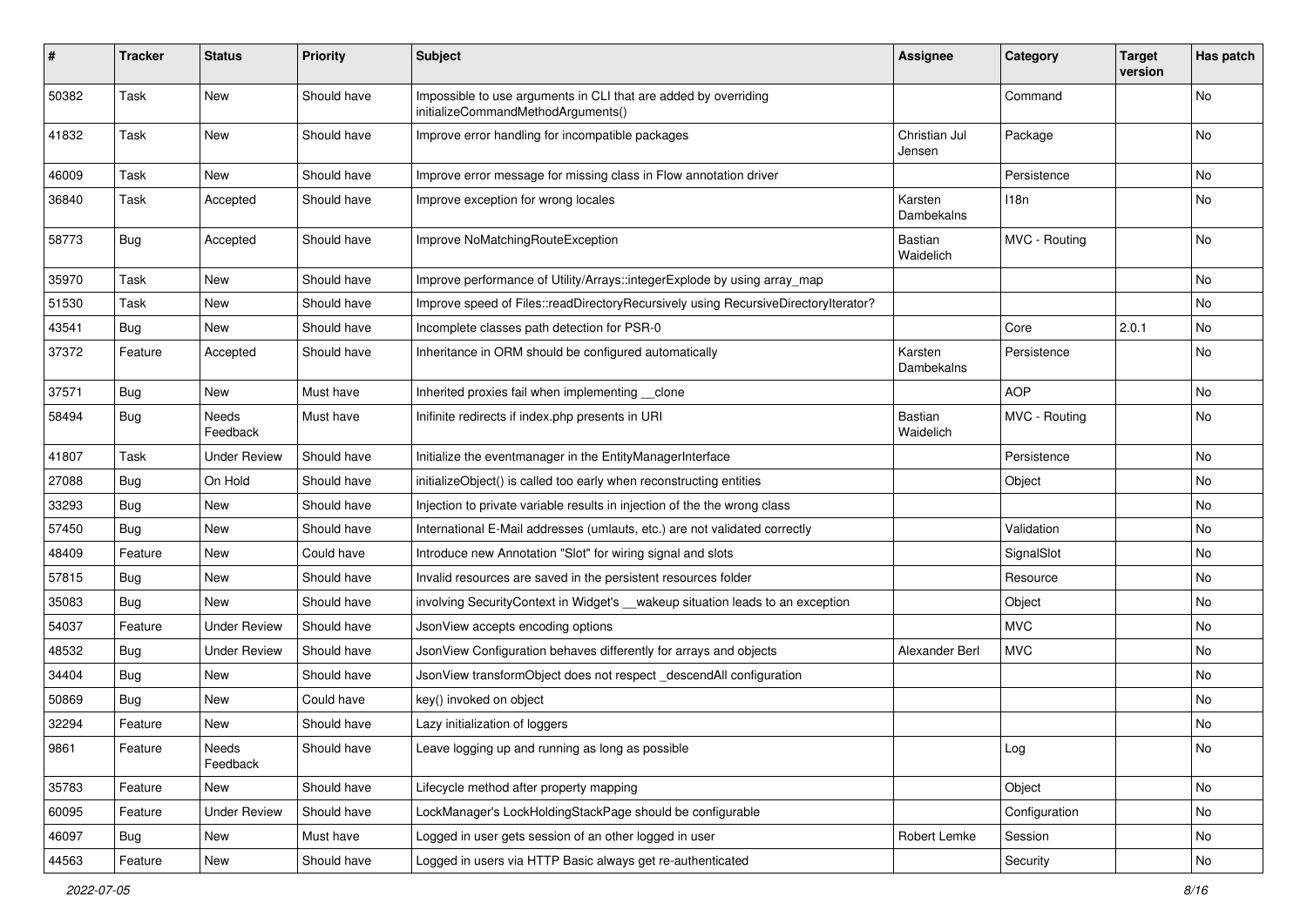| $\vert$ # | <b>Tracker</b> | <b>Status</b>            | <b>Priority</b> | <b>Subject</b>                                                                                    | <b>Assignee</b>       | Category        | <b>Target</b><br>version | Has patch |
|-----------|----------------|--------------------------|-----------------|---------------------------------------------------------------------------------------------------|-----------------------|-----------------|--------------------------|-----------|
| 47859     | Task           | Accepted                 | Should have     | Logging: Do not log all decisions in \TYPO3\Flow\Security\Aspect\LoggingAspect                    | Robert Lemke          | Security        |                          | <b>No</b> |
| 34816     | Feature        | <b>New</b>               | Should have     | Long text encryption                                                                              |                       | Security        |                          | No        |
| 47191     | Feature        | <b>Under Review</b>      | Should have     | Make (property) Validators aware of parent class and the property they belong to                  |                       | Validation      |                          | No        |
| 44375     | Task           | Accepted                 | Should have     | Make all persistence reads go through repositories                                                | Karsten<br>Dambekalns | Persistence     |                          | No        |
| 37373     | Feature        | <b>Under Review</b>      | Should have     | Make annotation overrides / "injection" via Objects.yaml possible                                 | Marc Neuhaus          | Configuration   |                          | No        |
| 33069     | Task           | <b>New</b>               | Should have     | Make command output sparse, implement generic verbose switch                                      |                       | Command         |                          | <b>No</b> |
| 47075     | Feature        | <b>New</b>               | Should have     | Make Exception more meaningful                                                                    |                       | Resource        |                          | No        |
| 36715     | Feature        | Accepted                 | Should have     | Make simultaneous use of multiple persistence backends possible                                   | Karsten<br>Dambekalns | Persistence     |                          | No        |
| 45103     | Feature        | <b>New</b>               | Should have     | Make static resource URI generation available outside of Fluid                                    |                       | Resource        |                          | No        |
| 44123     | Feature        | <b>New</b>               | Should have     | Make the "Flow requires the PHP setting "date.timezone"" error more beautiful                     |                       |                 |                          | No        |
| 47456     | Feature        | <b>New</b>               | Should have     | ManyToOne and OneToOne Relations of Objects passed as Action Argument are<br>loaded automatically |                       | Validation      |                          | No        |
| 44542     | Task           | New                      | Should have     | Mention the risk of requestPatterns regarding foreign package's SecurityContext<br>usage          | Adrian Föder          | Documentation - |                          | No        |
| 59244     | Feature        | <b>New</b>               | Should have     | Message or Container needs context                                                                |                       |                 |                          | <b>No</b> |
| 41029     | <b>Bug</b>     | Accepted                 | Should have     | Method security is also evaluating abstract classes                                               | Karsten<br>Dambekalns | Security        |                          | No        |
| 49373     | Bug            | <b>New</b>               | Must have       | Methods policy with key "Controllers" is ignored                                                  |                       | Security        |                          | <b>No</b> |
| 52014     | <b>Bug</b>     | New                      | Should have     | Migration makes fields NOT NULL even though not true                                              |                       | Persistence     |                          | No        |
| 39609     | Feature        | Accepted                 | Should have     | <b>Migration Version</b>                                                                          | Karsten<br>Dambekalns | Migrations -    |                          | No        |
| 43190     | Bug            | Accepted                 | Should have     | Misleading exception message for incompatible database structure                                  | Karsten<br>Dambekalns | Persistence     | 2.0.1                    | <b>No</b> |
| 57972     | <b>Bug</b>     | <b>New</b>               | Should have     | Missing @ManyToOne in example for resource                                                        |                       | Documentation - |                          | <b>No</b> |
| 38004     | <b>Bug</b>     | Accepted                 | Should have     | Missing CheatSheet folder for Getting Started manual                                              | Karsten<br>Dambekalns | Documentation - | 1.1.1                    | <b>No</b> |
| 48296     | Task           | <b>Needs</b><br>Feedback | Should have     | Missing method in ExceptionHandlerInterface                                                       |                       |                 |                          | No        |
| 54458     | Bug            | <b>New</b>               | Should have     | Missing Version Number in packages                                                                |                       | Package         |                          | No        |
| 35781     | Feature        | <b>New</b>               | Should have     | Model validation                                                                                  |                       | Validation      |                          | <b>No</b> |
| 40824     | Bug            | Needs<br>Feedback        | Should have     | Modified action controller methods not detected properly                                          | Andreas Förthner      |                 |                          | <b>No</b> |
| 53620     | Bug            | <b>New</b>               | Should have     | Move Classes/TYPO3/Flow/Composer to own Package                                                   |                       | Package         |                          | <b>No</b> |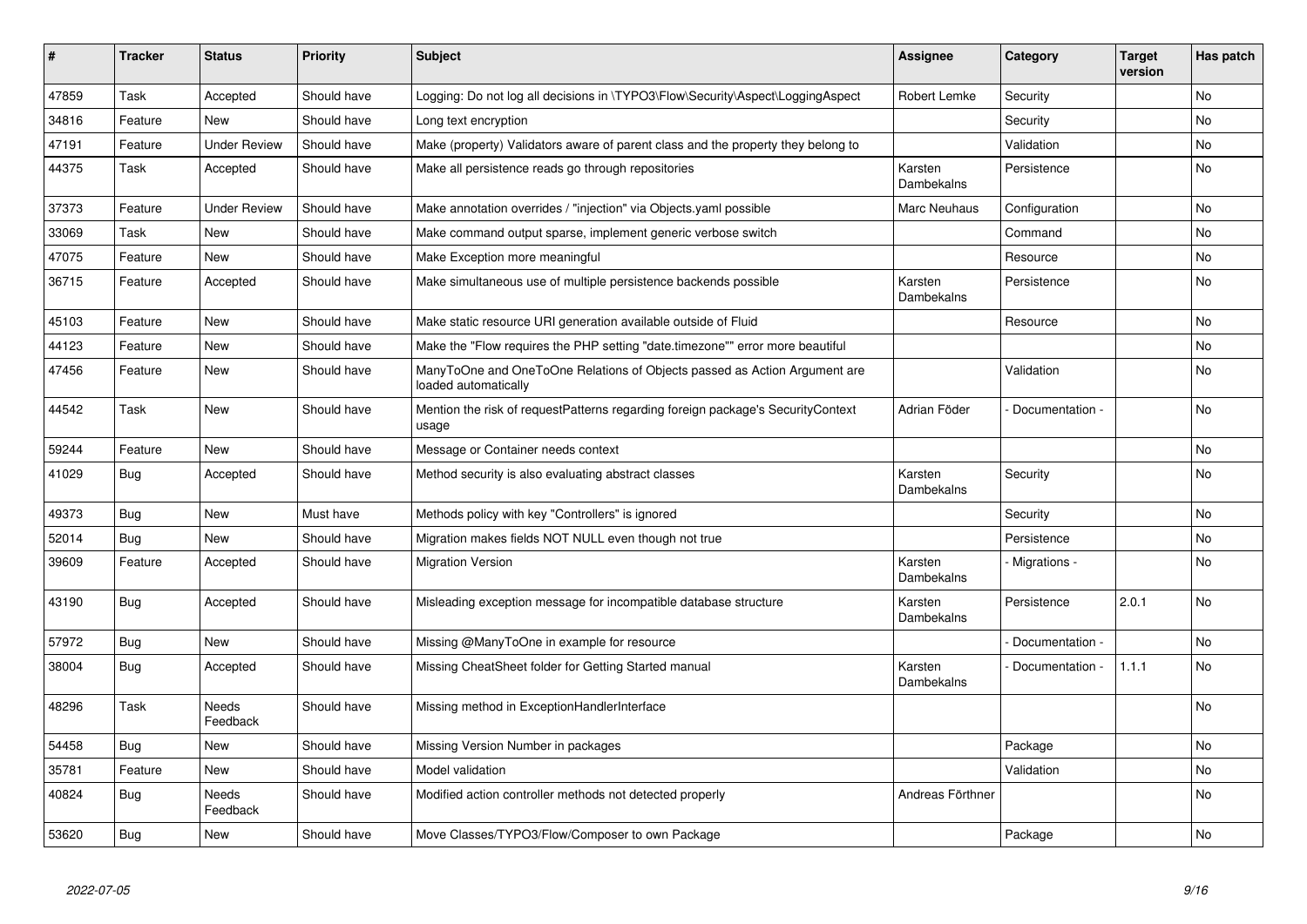| ∦     | <b>Tracker</b> | <b>Status</b>            | <b>Priority</b> | <b>Subject</b>                                                                                              | <b>Assignee</b>       | Category                         | <b>Target</b><br>version | Has patch |
|-------|----------------|--------------------------|-----------------|-------------------------------------------------------------------------------------------------------------|-----------------------|----------------------------------|--------------------------|-----------|
| 44396 | Task           | Accepted                 | Should have     | Move Doctrine ORM integration onto own namespace                                                            | Karsten<br>Dambekalns | Persistence                      |                          | <b>No</b> |
| 59322 | <b>Bug</b>     | New                      | Should have     | Mssing field exception should show missing migrations as well                                               |                       | Persistence                      |                          | No        |
| 26745 | Feature        | <b>New</b>               | Should have     | MVC should know about entities lying in the session                                                         |                       | <b>MVC</b>                       |                          | <b>No</b> |
| 58894 | Bug            | New                      | Must have       | MySQL max key length exceeded during Neos setup                                                             |                       | <b>Error Handler</b><br>Report - | 2.x                      | No        |
| 31262 | Feature        | New                      | Should have     | Named arguments in Objects.yaml for constructor arguments                                                   |                       | Object                           |                          | No        |
| 40283 | <b>Bug</b>     | New                      | Should have     | New constructor in grandparent class not called                                                             |                       | Object                           |                          | No        |
| 54451 | Bug            | New                      | Must have       | No functionality at Apache environments with suexec                                                         |                       |                                  |                          | No        |
| 33078 | <b>Bug</b>     | New                      | Should have     | No Redirect to Login                                                                                        |                       | Security                         |                          | No        |
| 34674 | Feature        | Accepted                 | Should have     | NotFoundView is not injected in ActionController                                                            | <b>Robert Lemke</b>   | <b>MVC</b>                       |                          | No        |
| 49566 | Bug            | <b>New</b>               | Should have     | NULL source values are not handled correctly                                                                | Adrian Föder          | Property                         |                          | No        |
| 37302 | Bug            | Needs<br>Feedback        | Should have     | NumberValidator                                                                                             | Carsten Bleicker      | Validation                       |                          | No        |
| 49372 | Bug            | New                      | Should have     | ObjectConverter ignores implemented interface when mapping subtype                                          |                       |                                  |                          | No        |
| 47331 | <b>Bug</b>     | Accepted                 | Must have       | ObjectManager shutdown with Dependency Injection Proxy causes fatal errors                                  |                       | Object                           | 2.0.1                    | No        |
| 13559 | Bug            | Accepted                 | Should have     | ObjectSerializer failes with persistent objects within arrays                                               | Karsten<br>Dambekalns | Persistence                      |                          | No        |
| 56036 | Feature        | New                      | Should have     | Optimize autoloading                                                                                        |                       |                                  |                          | No        |
| 56486 | Feature        | <b>New</b>               | Should have     | Optimize the ObjectManager for performance                                                                  |                       |                                  |                          | No        |
| 46974 | <b>Bug</b>     | Accepted                 | Should have     | Original and Proxy class in one file makes it difficult to reach 100% code coverage for<br>functional tests | Christian Müller      | Object                           |                          | No        |
| 36804 | <b>Bug</b>     | New                      | Should have     | Orphaned entities within aggregates are not removed                                                         |                       | Persistence                      |                          | No        |
| 51847 | <b>Bug</b>     | New                      | Should have     | Overiding controller actions with other required parameter sets results in fatal error.                     |                       | Reflection                       | 2.x                      | No        |
| 58927 | Bug            | New                      | Should have     | Overlapping ressouce definitions in Policy.yaml resolved incorrectly                                        |                       | Security                         | 2.1                      | No        |
| 45386 | <b>Bug</b>     | New                      | Could have      | Package::buildArrayOfClassFiles tries to determine class names from file paths                              |                       |                                  |                          | No        |
| 54549 | <b>Bug</b>     | New                      | Must have       | PackageManager::createPackage is incompatible to PackageManagerInterface                                    |                       |                                  |                          | No        |
| 27721 | Bug            | <b>Needs</b><br>Feedback | Should have     | Permissions of uploaded resources not correct                                                               | Karsten<br>Dambekalns | Resource                         |                          | No        |
| 57374 | <b>Bug</b>     | <b>New</b>               | Should have     | Persisted entities saved in session are not resolved                                                        |                       | Session                          | 2.x                      | No        |
| 56601 | <b>Bug</b>     | <b>Under Review</b>      | Must have       | PersistenceManager wrong handling of ORM\ld                                                                 |                       |                                  |                          | No        |
| 45669 | <b>Bug</b>     | New                      | Should have     | PersistentObjectConverter does not convert ValueObjects by _identity                                        |                       |                                  |                          | No        |
| 52185 | <b>Bug</b>     | New                      | Could have      | PositionalArraySorter should detect recursive dependencies                                                  |                       | <b>Utility</b>                   |                          | No        |
| 28052 | Feature        | On Hold                  | Should have     | Possibility to enable or disable accounts                                                                   | Julian Kleinhans      | Security                         |                          | No        |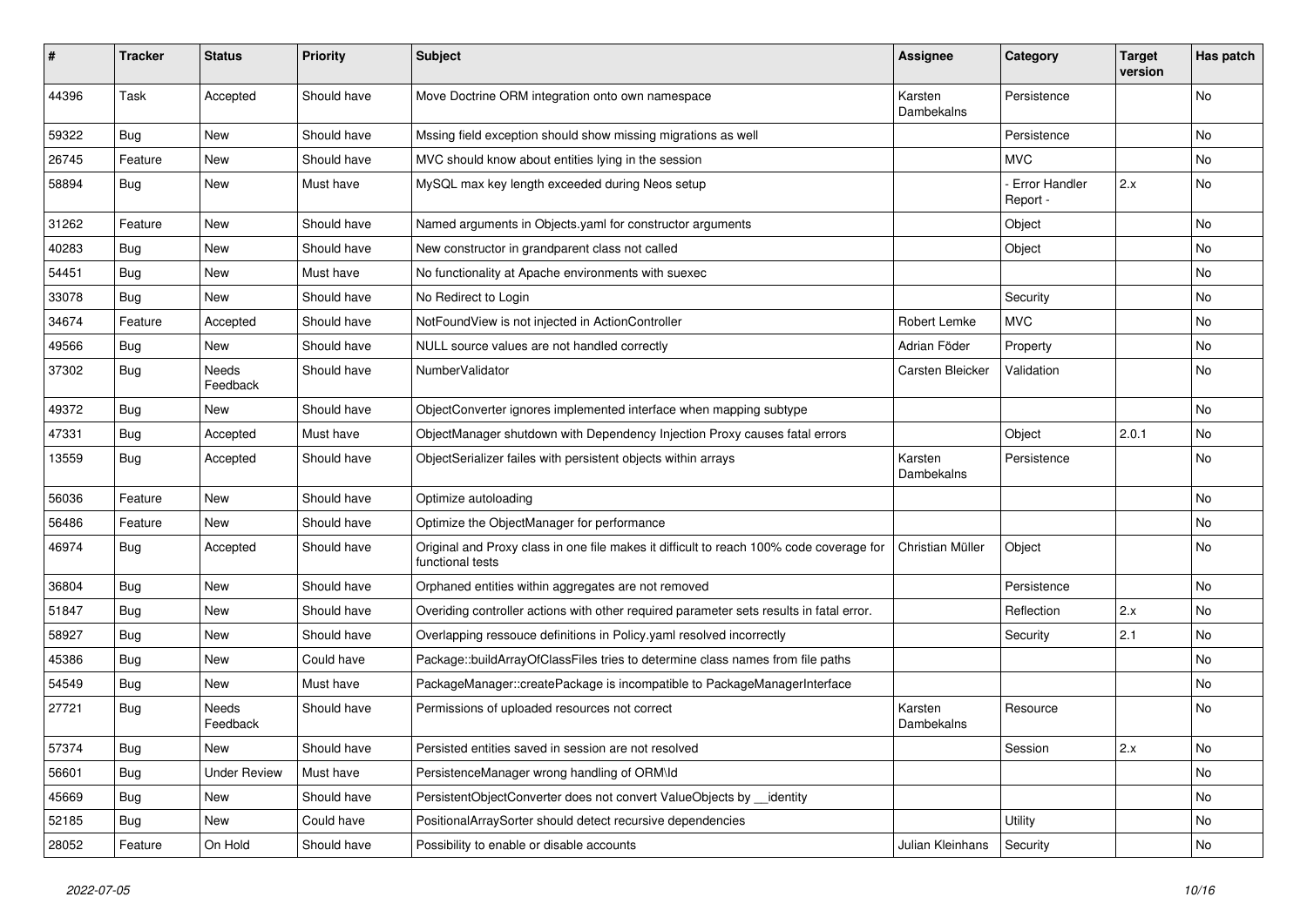| #     | <b>Tracker</b> | <b>Status</b>       | <b>Priority</b> | <b>Subject</b>                                                                            | <b>Assignee</b>        | Category          | <b>Target</b><br>version | Has patch |
|-------|----------------|---------------------|-----------------|-------------------------------------------------------------------------------------------|------------------------|-------------------|--------------------------|-----------|
| 48862 | Feature        | New                 | Should have     | Possibility to exclude package from file monitoring                                       |                        | Monitor           |                          | No        |
| 31484 | Feature        | Needs<br>Feedback   | Could have      | possibility to modify inner workings of proxy class builder                               |                        |                   |                          | No        |
| 38038 | Task           | Accepted            | Should have     | Proofread FLOW3 manual                                                                    | Ryan J. Peterson       | - Documentation - |                          | <b>No</b> |
| 56107 | Bug            | New                 | Should have     | Property mapping configuration only supports one wildcard at a time                       |                        | Property          |                          | No        |
| 50342 | <b>Bug</b>     | New                 | Could have      | PropertyMapper: Use of interface method before implementation check                       |                        |                   |                          | <b>No</b> |
| 8923  | Task           | <b>Under Review</b> | Could have      | Provide a Nginx Server Configuration for FLOW3                                            | Christian Müller       | Documentation -   | 1.1.1                    | No        |
| 28074 | Feature        | Needs<br>Feedback   | Should have     | Provide a shell script that installs Phoenix or FLOW3 from git                            | Markus Bucher          |                   |                          | No        |
| 52590 | Feature        | New                 | Should have     | Provide a way to get the Doctrine QueryBuilder                                            |                        |                   |                          | <b>No</b> |
| 29258 | Feature        | Needs<br>Feedback   | Should have     | Provide a way to override classes by environment                                          |                        |                   |                          | No        |
| 2817  | Feature        | Needs<br>Feedback   | Should have     | Provide safeguard for preventing multiple submits of a form                               |                        | <b>MVC</b>        |                          | No        |
| 34879 | Bug            | Accepted            | Must have       | Proxied object is not update()able                                                        | Karsten<br>Dambekalns  | Persistence       |                          | No        |
| 42101 | Bug            | <b>New</b>          | Must have       | Proxyclasses are not rebuild in Development context unless cache is empty                 |                        | Object            | 2.0.1                    | <b>No</b> |
| 44738 | Feature        | New                 | Must have       | Re-Validation of argument's custom validators                                             |                        | Validation        |                          | No        |
| 36634 | <b>Bug</b>     | New                 | Should have     | Reconstituted entities do not have their properties set when initializeObject() is called |                        |                   |                          | No        |
| 36633 | Bug            | New                 | Should have     | Reconstituted entities should not have the FLOW3_Persistence_clone property set           |                        |                   |                          | No        |
| 43947 | <b>Bug</b>     | New                 | Should have     | Redirect to login after Session timeout                                                   |                        |                   |                          | No        |
| 36509 | Feature        | New                 | Should have     | redirectToUri to an uri with acl forces a 403 because of missing csrf token.              |                        |                   |                          | <b>No</b> |
| 39791 | <b>Bug</b>     | New                 | Must have       | Reflection data of old aspect is not removed                                              |                        | Reflection        | 1.1.1                    | No        |
| 47325 | <b>Bug</b>     | <b>Under Review</b> | Should have     | ReflectionData and classSchema caches need not be freezable                               |                        | Reflection        | 2.0.1                    | No        |
| 45272 | Bug            | New                 | Should have     | Related Value Objects get deleted by default cascading                                    |                        |                   |                          | No        |
| 54046 | <b>Bug</b>     | New                 | Must have       | Removal of ValueObjects from a ManyToMany relationship is not possible                    |                        | Persistence       | 2.1                      | No        |
| 47858 | <b>Bug</b>     | Needs<br>Feedback   | Should have     | Remove .htaccess from Composer Installer Essentials                                       | Christopher<br>Hlubek  | Package           | 2.0.1                    | No        |
| 43930 | Task           | Needs<br>Feedback   | Should have     | Remove canRender() completely?!                                                           | Sebastian<br>Kurfuerst |                   |                          | No        |
| 39253 | Feature        | Accepted            | Should have     | Remove mirroring mode option and code                                                     | Karsten<br>Dambekalns  | Resource          |                          | No        |
| 48429 | <b>Bug</b>     | New                 | Should have     | Remove- and update-actions on repository are not persisted                                |                        |                   |                          | No        |
| 61043 | Task           | New                 | Should have     | Rename ClassSchema to ModelSchema                                                         |                        | Reflection        |                          | No        |
| 30423 | Feature        | New                 | Should have     | Rendering template of other action without forward                                        |                        | <b>MVC</b>        |                          | No        |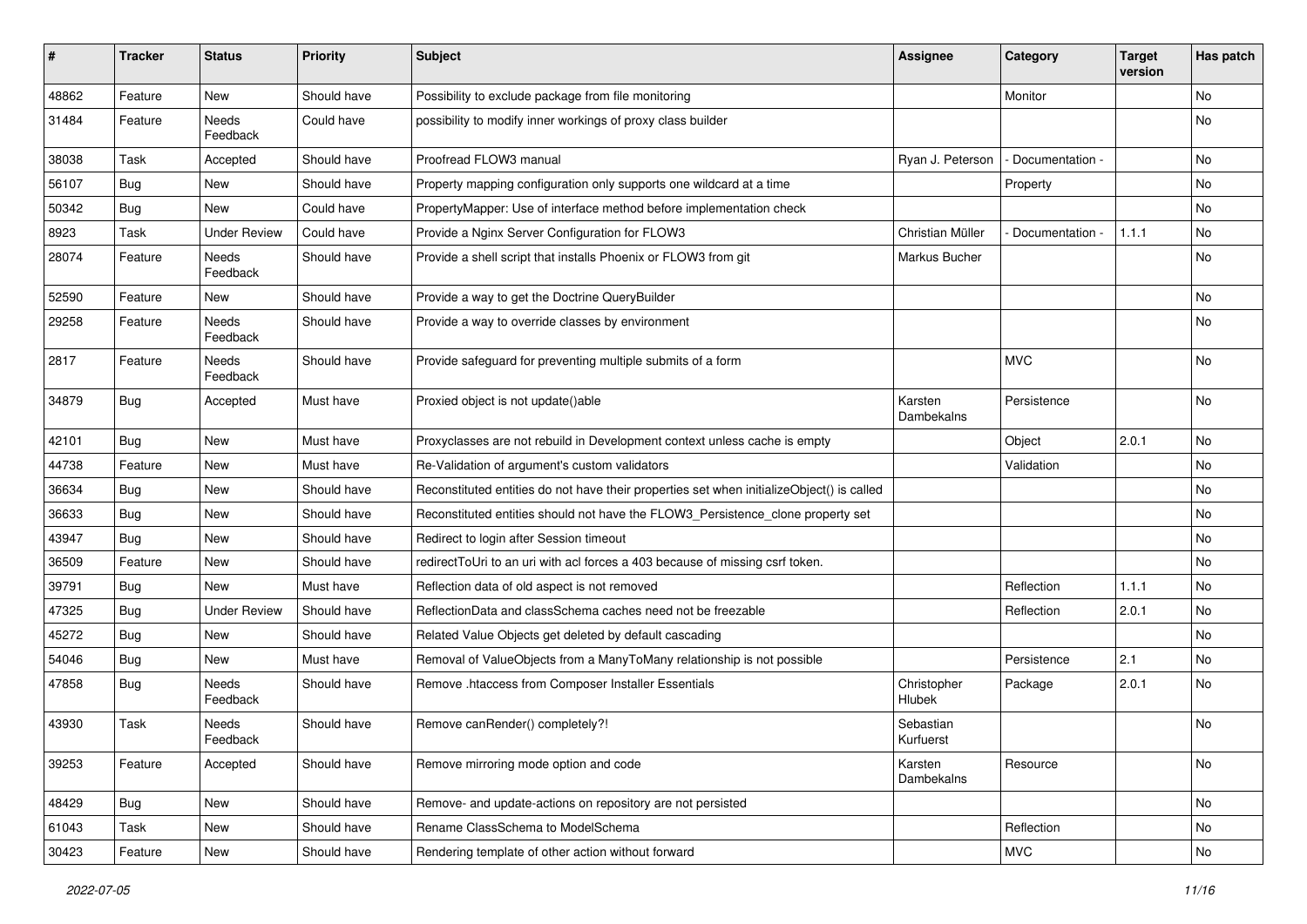| #     | <b>Tracker</b> | <b>Status</b>       | <b>Priority</b> | Subject                                                                                                                      | <b>Assignee</b>             | Category        | <b>Target</b><br>version | Has patch |
|-------|----------------|---------------------|-----------------|------------------------------------------------------------------------------------------------------------------------------|-----------------------------|-----------------|--------------------------|-----------|
| 55953 | Task           | New                 | Could have      | Repair and streamline ValueObject support                                                                                    |                             | Persistence     |                          | No        |
| 44184 | <b>Bug</b>     | New                 | Should have     | Request arguments are not merged correctly for single object actions                                                         |                             | <b>MVC</b>      | 2.0.1                    | <b>No</b> |
| 44186 | Bug            | New                 | Should have     | Request does not accept custom Content-Type                                                                                  |                             | <b>MVC</b>      | 2.0.1                    | No        |
| 37279 | Feature        | New                 | Should have     | Request PropertyMapping                                                                                                      |                             | Property        |                          | No        |
| 58996 | <b>Bug</b>     | New                 | Should have     | ResourceManager adding to persistence                                                                                        |                             |                 |                          | No        |
| 42888 | <b>Bug</b>     | Needs<br>Feedback   | Should have     | ResourceManager chokes on non existing files                                                                                 |                             | Resource        |                          | No        |
| 34133 | Feature        | New                 | Could have      | RFC: Handle Semicolons in Path part of URIs as Scoped Path Parameters                                                        |                             | Property        |                          | <b>No</b> |
| 55957 | Task           | New                 | Should have     | RFC: Optimize AOP proxies                                                                                                    |                             | <b>AOP</b>      |                          | No        |
| 39788 | Feature        | New                 | Could have      | RFC: Repository based NotExistsValidator                                                                                     |                             | Validation      |                          | No        |
| 55958 | Task           | New                 | Should have     | RFC: Use PHP 5.4 closure features for direct ObjectAccess                                                                    |                             |                 |                          | <b>No</b> |
| 49039 | Feature        | New                 | Could have      | RFC: Use PSR-3 logger interface in Flow                                                                                      |                             | Log             |                          | No        |
| 49423 | <b>Bug</b>     | New                 | Must have       | Role name and packageKey are not accessible                                                                                  |                             |                 |                          | No        |
| 54589 | <b>Bug</b>     | New                 | Should have     | Role parent is not removed from roles MM table                                                                               |                             | Security        |                          | No        |
| 49780 | <b>Bug</b>     | New                 | Should have     | Roles are not synchronized                                                                                                   |                             | Security        |                          | No        |
| 50395 | Bug            | Accepted            | Should have     | Route cache caches routes for non dispatchable requests                                                                      | <b>Bastian</b><br>Waidelich | MVC - Routing   |                          | No        |
| 45917 | <b>Bug</b>     | New                 | Should have     | RoutePartHandler transliteration must be improved                                                                            |                             | MVC - Routing   |                          | No        |
| 44891 | Feature        | <b>New</b>          | Should have     | Routes should be able to enforce http/https protocol                                                                         |                             | MVC - Routing   |                          | <b>No</b> |
| 46073 | <b>Bug</b>     | <b>Under Review</b> | Should have     | Scripts::executeCommand must be usable outsite of TYPO3.Flow                                                                 |                             |                 |                          | No        |
| 31339 | Task           | On Hold             | Could have      | Search                                                                                                                       |                             | Documentation - |                          | No        |
| 32869 | Bug            | New                 | Must have       | Security config tokenClass doesnt throw exception if not found the class                                                     |                             | Security        |                          | No        |
| 39414 | Bug            | New                 | Should have     | <b>Security Documentation</b>                                                                                                |                             | Documentation - |                          | No        |
| 37227 | Bug            | On Hold             | Must have       | securityContext->getParty is not available in widget context                                                                 |                             | Session         |                          | No        |
| 46210 | Bug            | Needs<br>Feedback   | Should have     | securityContext->getParty() in the initializeObject() method of a session-Scope object<br>throws exception on second request |                             | Session         |                          | No        |
| 58153 | <b>Bug</b>     | New                 | Should have     | Session - Scope, Property with interface annotation fails at wakeup                                                          |                             | <b>AOP</b>      | 2.1                      | <b>No</b> |
| 44203 | Bug            | Needs<br>Feedback   | Should have     | Session implementation is still racy                                                                                         | Robert Lemke                | Session         | 2.0.1                    | No        |
| 45041 | Bug            | New                 | Must have       | Set file permissions doesnt work                                                                                             |                             | Command         | 2.0.1                    | No        |
| 37846 | Feature        | New                 | Should have     | Should be able to declare more than one controllerObjectName per requestPatterns                                             |                             | Security        |                          | No        |
| 44314 | Task           | Accepted            | Must have       | slightly file permissions for /Configuration/* and /Data/Persistent/EncryptionKey                                            | Karsten<br>Dambekalns       | Security        |                          | No        |
| 33465 | <b>Bug</b>     | New                 | Should have     | Some vital commands to recover the system fail when recovery is needed                                                       |                             | Command         |                          | No        |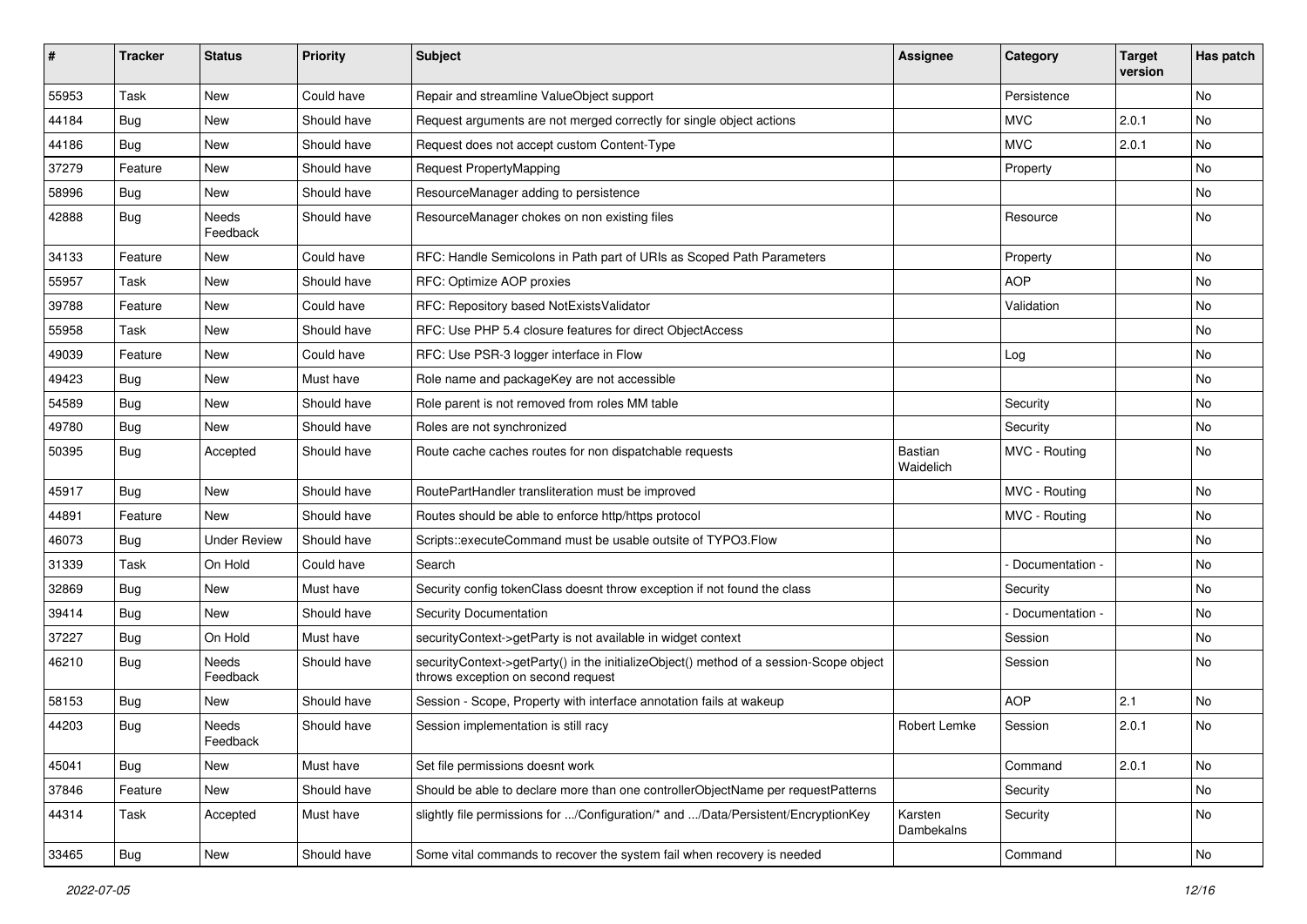| #     | <b>Tracker</b>   | <b>Status</b>       | <b>Priority</b> | <b>Subject</b>                                                                                                       | <b>Assignee</b>       | Category         | <b>Target</b><br>version | Has patch |
|-------|------------------|---------------------|-----------------|----------------------------------------------------------------------------------------------------------------------|-----------------------|------------------|--------------------------|-----------|
| 39699 | <b>Bug</b>       | Accepted            | Should have     | SQL DDL for TYPO3\FLOW3\Cache\Backend\PdoBackend                                                                     | Karsten<br>Dambekalns | Cache            |                          | <b>No</b> |
| 45623 | <b>Bug</b>       | New                 | Should have     | SQL error when calling TYPO3.Blog Setup controller                                                                   |                       | Documentation -  |                          | <b>No</b> |
| 38216 | Bug              | Needs<br>Feedback   | Should have     | Static method calls in reflected classes refer to Original class                                                     |                       |                  |                          | No        |
| 11039 | Bug              | Needs<br>Feedback   | Must have       | Static object container injects properties to result of factory object                                               |                       |                  |                          | No        |
| 56744 | Feature          | <b>New</b>          | Must have       | stay logged in                                                                                                       |                       |                  |                          | No        |
| 38222 | Feature          | New                 | Could have      | Step execution signals with concrete name                                                                            |                       | Core             |                          | No        |
| 36800 | Task             | Accepted            | Should have     | Streamline Resource object API                                                                                       | Robert Lemke          | Resource         |                          | <b>No</b> |
| 37473 | Bug              | New                 | Must have       | Subsequent Exceptions related to Doctrine Entity Manager makes it snap shut                                          |                       | - Testing -      |                          | No        |
| 55719 | Feature          | <b>New</b>          | Could have      | Support additional Resource Folders                                                                                  |                       |                  |                          | No        |
| 26765 | Feature          | Accepted            | Should have     | Support class schema features for every reflected class                                                              | Karsten<br>Dambekalns | Reflection       |                          | No        |
| 46371 | Feature          | <b>New</b>          | Should have     | Support compilation of static information in proxy classes                                                           | Christopher<br>Hlubek |                  |                          | <b>No</b> |
| 41420 | Feature          | <b>New</b>          | Should have     | Support entity versioning                                                                                            |                       | Persistence      |                          | No        |
| 49011 | <b>Bug</b>       | <b>Under Review</b> | Should have     | Support executing TYPO3. Flow inside a PHAR                                                                          |                       |                  |                          | No        |
| 9313  | Feature          | <b>New</b>          | Should have     | Support for currencies                                                                                               |                       | 118n             |                          | No        |
| 62292 | Major<br>Feature | <b>New</b>          | Should have     | Support for entity translation                                                                                       |                       | 118 <sub>n</sub> | 2.x                      | <b>No</b> |
| 56556 | Feature          | <b>New</b>          | Should have     | support hasProperty and isProperty                                                                                   |                       |                  |                          | <b>No</b> |
| 48657 | Feature          | <b>Under Review</b> | Should have     | support HTTP RANGE                                                                                                   |                       |                  |                          | No        |
| 47273 | Feature          | <b>New</b>          | Should have     | Support mapping properties with differing types for setter and property                                              |                       | Property         |                          | No        |
| 51676 | Feature          | <b>Under Review</b> | Should have     | Support of symlinks for Resources                                                                                    |                       | Resource         |                          | <b>No</b> |
| 56916 | Feature          | <b>New</b>          | Should have     | Support PATCH request method as of RFC5789                                                                           |                       | Http             |                          | <b>No</b> |
| 45409 | Feature          | New                 | Should have     | Support validation of abstract nested properties                                                                     |                       | Validation       |                          | No        |
| 54744 | <b>Bug</b>       | <b>New</b>          | Should have     | System.log contains many NOTICE Flow The argument "workspace" declared in<br>pointcut does not exist in method TYPO3 |                       | Log              |                          | No        |
| 46689 | <b>Bug</b>       | <b>New</b>          | Must have       | The new ClassLoader swallows Fatal Errors                                                                            | Marc Neuhaus          |                  |                          | <b>No</b> |
| 45253 | Task             | Accepted            | Must have       | Throw exception in PointcutMethodNameFilter if given method's argument does not<br>match the actual method signature | Christian Müller      | Security         |                          | No        |
| 46050 | Feature          | New                 | Could have      | To decouple log file writing at Logger->logException                                                                 |                       | Log              |                          | <b>No</b> |
| 33018 | Feature          | <b>New</b>          | Should have     | Translator should support override of labels from other packages                                                     |                       | 118n             |                          | No        |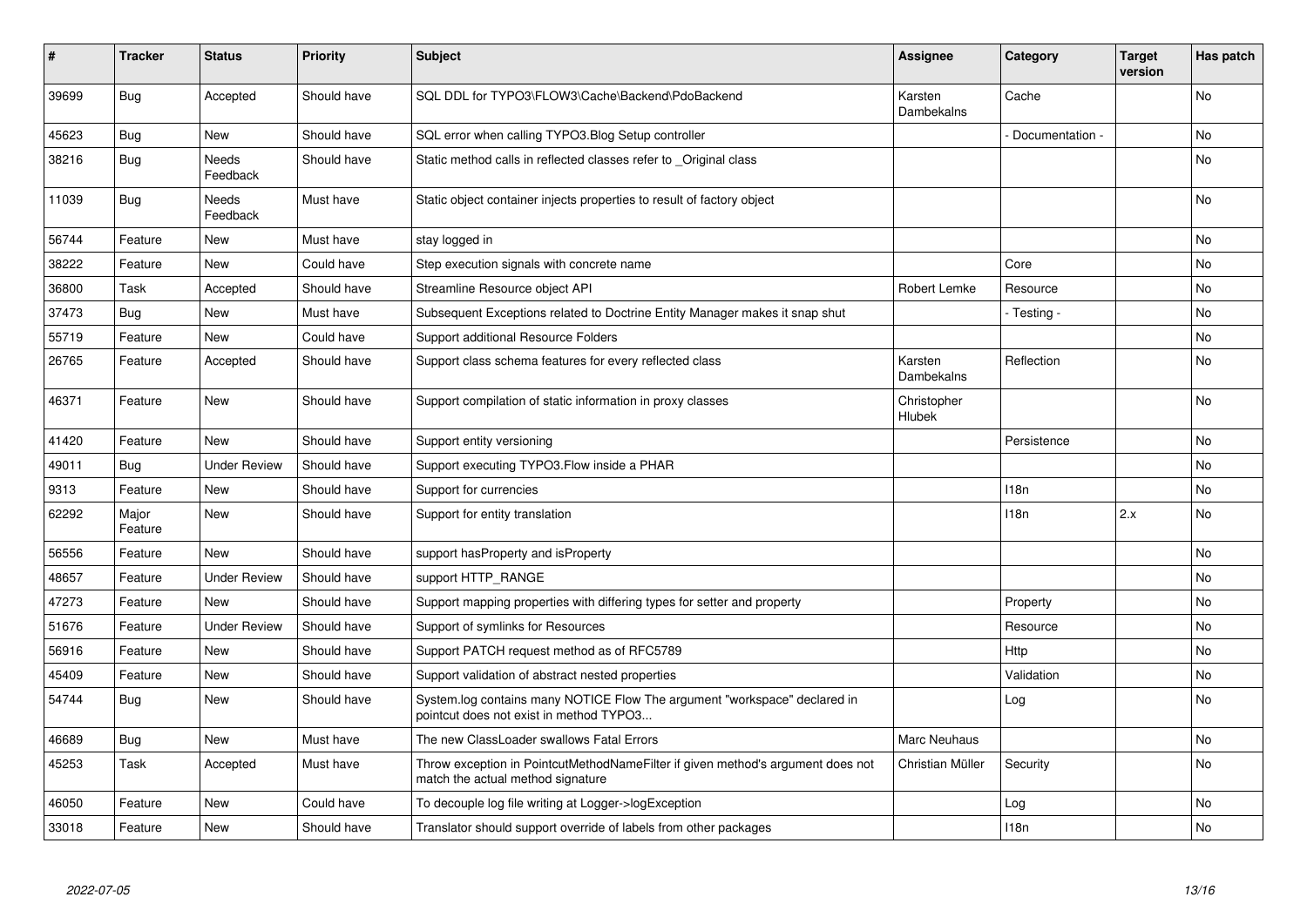| #     | Tracker    | <b>Status</b> | <b>Priority</b> | <b>Subject</b>                                                                                                                         | <b>Assignee</b>             | Category                         | <b>Target</b><br>version | Has patch |
|-------|------------|---------------|-----------------|----------------------------------------------------------------------------------------------------------------------------------------|-----------------------------|----------------------------------|--------------------------|-----------|
| 53350 | Bug        | Accepted      | Should have     | Trying to create a Link in an Template in CLI Context should provide a helpful<br>exception                                            | <b>Bastian</b><br>Waidelich | MVC - Routing                    |                          | No        |
| 59878 | <b>Bug</b> | New           | Must have       | TYPO3\Flow\Core\Booting\Exception\SubProcessException thrown in file Scripts.php                                                       |                             | <b>Error Handler</b><br>Report - | 1.1.1                    | <b>No</b> |
| 54381 | <b>Bug</b> | New           | -- undefined -- | TYPO3\Flow\Core\Booting\Exception\SubProcessException thrown in file Scripts.php                                                       |                             | Error Handler<br>Report -        |                          | No        |
| 53851 | <b>Bug</b> | <b>New</b>    | -- undefined -- | TYPO3\Flow\Core\Booting\Exception\SubProcessException thrown in file Scripts.php                                                       |                             | <b>Error Handler</b><br>Report - |                          | No        |
| 59747 | <b>Bug</b> | <b>New</b>    | Should have     | TYPO3\Flow\Error\Exception thrown in file ErrorHandler.php                                                                             |                             |                                  |                          | <b>No</b> |
| 59140 | Bug        | New           | -- undefined -- | TYPO3\Flow\Error\Exception thrown in file ErrorHandler.php                                                                             |                             | - Error Handler<br>Report -      |                          | No        |
| 59049 | <b>Bug</b> | <b>New</b>    | Should have     | TYPO3\Flow\Error\Exception thrown in file ErrorHandler.php                                                                             |                             | Error Handler<br>Report -        |                          | <b>No</b> |
| 52005 | <b>Bug</b> | New           | Could have      | TYPO3\Flow\Error\Exception thrown in file ErrorHandler.php                                                                             |                             | <b>Error Handler</b><br>Report - |                          | No        |
| 51704 | <b>Bug</b> | <b>New</b>    | -- undefined -- | TYPO3\Flow\Error\Exception thrown in file ErrorHandler.php                                                                             |                             | - Error Handler<br>Report -      |                          | <b>No</b> |
| 44361 | <b>Bug</b> | New           | Should have     | TYPO3\Flow\I18n\Formatter\DatetimeFormatter - caching DATETIME type                                                                    |                             | 118n                             | 2.0.1                    | No        |
| 58852 | <b>Bug</b> | New           | Should have     | TYPO3\Flow\Security\Exception\AccessDeniedException should clarify which action<br>fails to execute                                    |                             | Security                         |                          | No        |
| 49801 | <b>Bug</b> | New           | -- undefined -- | TYPO3\Flow\Security\Exception\AccessDeniedException thrown in file<br>TYPO3 Flow Security Authorization AccessDecisionVoterManager.php |                             | - Error Handler<br>Report -      |                          | No        |
| 45405 | <b>Bug</b> | Accepted      | Should have     | Uncaught Exception in DynamicRoutePart                                                                                                 | Bastian<br>Waidelich        | MVC - Routing                    |                          | No        |
| 3305  | Feature    | Accepted      | Must have       | Unmodified objects retrieved from a repository should not be validated in the<br>controller                                            | Robert Lemke                | <b>MVC</b>                       |                          | No        |
| 39096 | Bug        | New           | Should have     | Unnecessary compile invoked in non production context?                                                                                 |                             | Core                             | 2.0.1                    | No        |
| 35868 | Bug        | On Hold       | Must have       | Unstable condition in Utility\Environment                                                                                              | Karsten<br>Dambekalns       | Environment                      |                          | No        |
| 45249 | Bug        | New           | Must have       | Update composer project-create command listing                                                                                         |                             | Documentation -                  |                          | No        |
| 40854 | Task       | New           | Must have       | Update security documentation (authentication in 1.2)                                                                                  |                             | Documentation                    | 2.0.1                    | No        |
| 41496 | Bug        | New           | Must have       | Upload identical Resources, deleting fails                                                                                             |                             | Resource                         |                          | No        |
| 43572 | Feature    | New           | Should have     | Uri should support manipulation of query arguments                                                                                     |                             |                                  |                          | No        |
| 37316 | Bug        | New           | Should have     | Use findBestMatchingLocale instead of getDefaultLocale?                                                                                |                             | Validation                       |                          | No        |
| 35388 | Feature    | New           | Could have      | Use the current package as default for translations within controllers                                                                 |                             | 118n                             |                          | No        |
| 59357 | Bug        | New           | Should have     | Using the PackageManager directly instead of the Interface results in unexpected<br>behavior                                           |                             |                                  |                          | No        |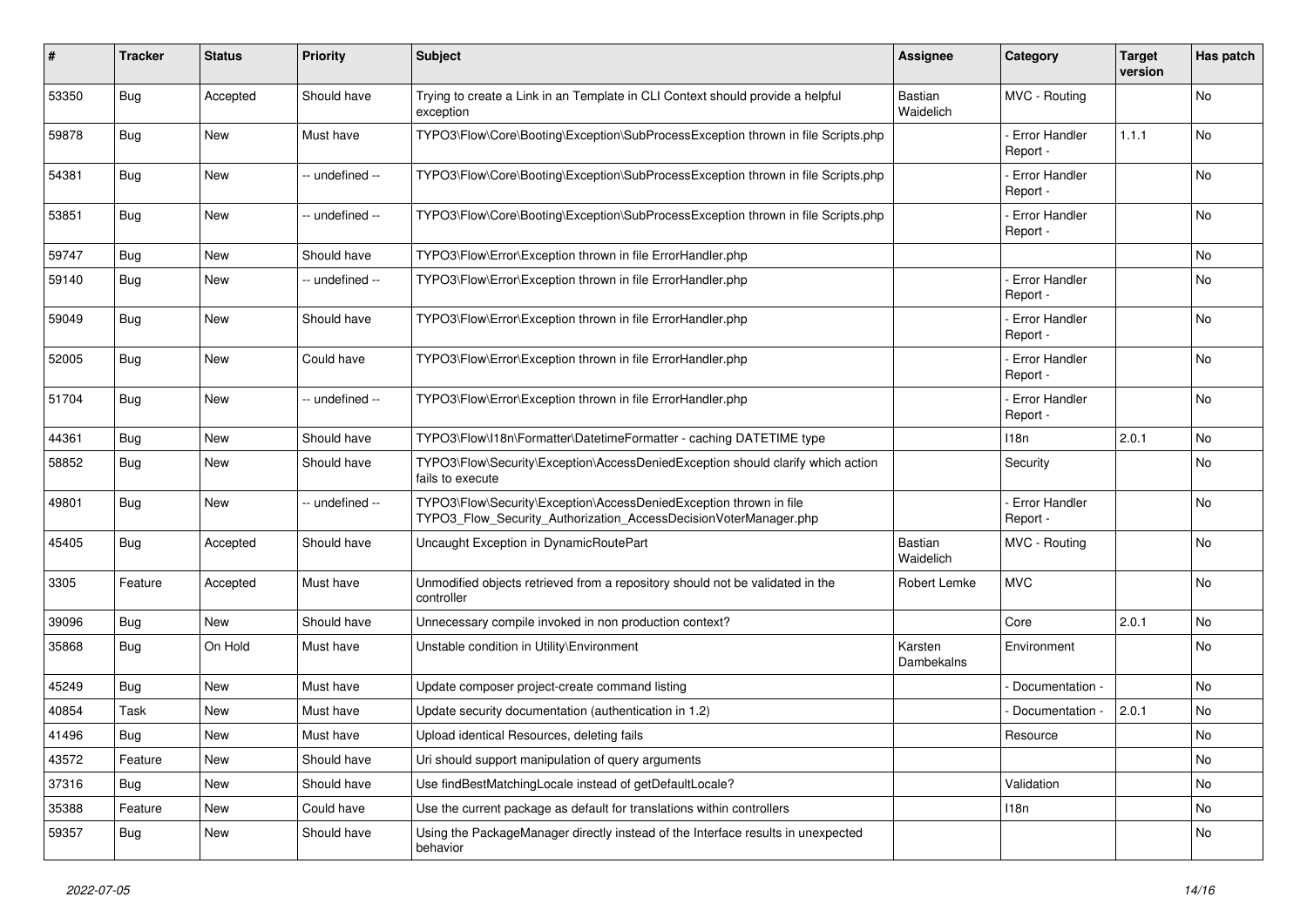| ∦     | <b>Tracker</b> | <b>Status</b>            | <b>Priority</b> | <b>Subject</b>                                                                                            | <b>Assignee</b>        | Category      | <b>Target</b><br>version | Has patch |
|-------|----------------|--------------------------|-----------------|-----------------------------------------------------------------------------------------------------------|------------------------|---------------|--------------------------|-----------|
| 46011 | Task           | <b>New</b>               | Should have     | Validate annotation with missing type should throw useful error                                           |                        | Validation    |                          | <b>No</b> |
| 28399 | Feature        | <b>Needs</b><br>Feedback | Should have     | Validation message and code should be configurable for bundled validators                                 |                        | Validation    |                          | <b>No</b> |
| 37564 | Bug            | <b>New</b>               | Should have     | Validation of Parent Object containing properties of type ManyToOne and<br>ManyToMany to same Target      |                        | Validation    |                          | No        |
| 64842 | Feature        | <b>New</b>               | Could have      | Validation of Property should also happen before Property Mapping.                                        |                        |               |                          | No        |
| 32873 | Bug            | Accepted                 | Must have       | Value changes for logged in account are not persisted due to session serialization                        | Karsten<br>Dambekalns  |               |                          | No        |
| 31261 | Feature        | <b>New</b>               | Should have     | Virtual objects - generate proxy classes for interfaces                                                   |                        | Object        |                          | <b>No</b> |
| 47951 | Feature        | <b>New</b>               | Should have     | Warn if persistence stack is not empty at the end of a get-request                                        |                        | Persistence   |                          | <b>No</b> |
| 43993 | Task           | <b>New</b>               | Should have     | Warn when no migrations are found at all during doctrine: migrate                                         |                        | Persistence   |                          | <b>No</b> |
| 37405 | Feature        | <b>Under Review</b>      | Should have     | When changing a property wich is used in routing the Link-VH should direkt to the<br>new properties value |                        | MVC - Routing |                          | <b>No</b> |
| 8464  | Feature        | New                      | Should have     | Write settings using the ConfigurationManager                                                             |                        | Configuration |                          | No        |
| 57796 | <b>Bug</b>     | New                      | Should have     | XLIFF Fails if $id ==$ nodedata                                                                           |                        |               |                          | No        |
| 44185 | <b>Bug</b>     | New                      | Should have     | XML body always need a root node                                                                          |                        | <b>MVC</b>    | 2.0.1                    | No        |
| 46318 | Feature        | <b>New</b>               | Should have     | [caching framework] Extend cache interface to handle multiple entries                                     |                        | Cache         |                          | No        |
| 39674 | Bug            | New                      | Should have     | \TYPO3\FLOW3\var dump behaves weird in controller actions doing return                                    |                        | <b>MVC</b>    |                          | No        |
| 51120 | <b>Bug</b>     | <b>New</b>               | Must have       | \TYPO3\Flow\Core\Booting::buildSubprocessCommand - wrong command if passed<br>more than one parameters    |                        | Core          |                          | No        |
| 48093 | Bug            | <b>New</b>               | Must have       | AbstractCompositeValidators memory consumption continuously grow                                          |                        | Validation    | 2.0.1                    | Yes       |
| 50115 | Feature        | <b>Under Review</b>      | Must have       | During the policy loading, we need to take care if class exist                                            | Dominique Feyer        | Security      |                          | Yes       |
| 53262 | <b>Bug</b>     | <b>New</b>               | Should have     | FileBakend have some race condition                                                                       | Dominique Feyer        | Cache         |                          | Yes       |
| 51811 | Bug            | <b>New</b>               | Should have     | Improve session handle when the authenticated account is removed from persitance                          | Dominique Feyer        |               |                          | Yes       |
| 32425 | Bug            | Accepted                 | Must have       | IpAddressRange methods not completly implemented                                                          | Karsten<br>Dambekalns  | Security      |                          | Yes       |
| 51972 | Bug            | New                      | Should have     | Joins for every deep property constraint make cartesian selection                                         | Adrian Föder           |               |                          | Yes       |
| 40555 | Feature        | Accepted                 | Must have       | Missing command arguments parameter in Core\Booting\Scripts::executeCommand()                             | Karsten<br>Dambekalns  | Core          |                          | Yes       |
| 34134 | Bug            | <b>Needs</b><br>Feedback | Should have     | PropertyMapper throws unnecessary exception                                                               | Christian Müller       | Property      |                          | Yes       |
| 37292 | Bug            | <b>Under Review</b>      | Should have     | PropertyMappingConfiguration::mapUnknownProperties is not passed down to<br>Subconfiguration              | Sebastian<br>Kurfuerst | Property      |                          | Yes       |
| 32106 | Feature        | Accepted                 | Should have     | Support for Object source in PropertyMapper                                                               |                        | Property      |                          | Yes       |
| 52280 | Task           | <b>Under Review</b>      | Should have     | Throw Exception if there is an array in PSR-0 autoload                                                    |                        |               |                          | Yes       |